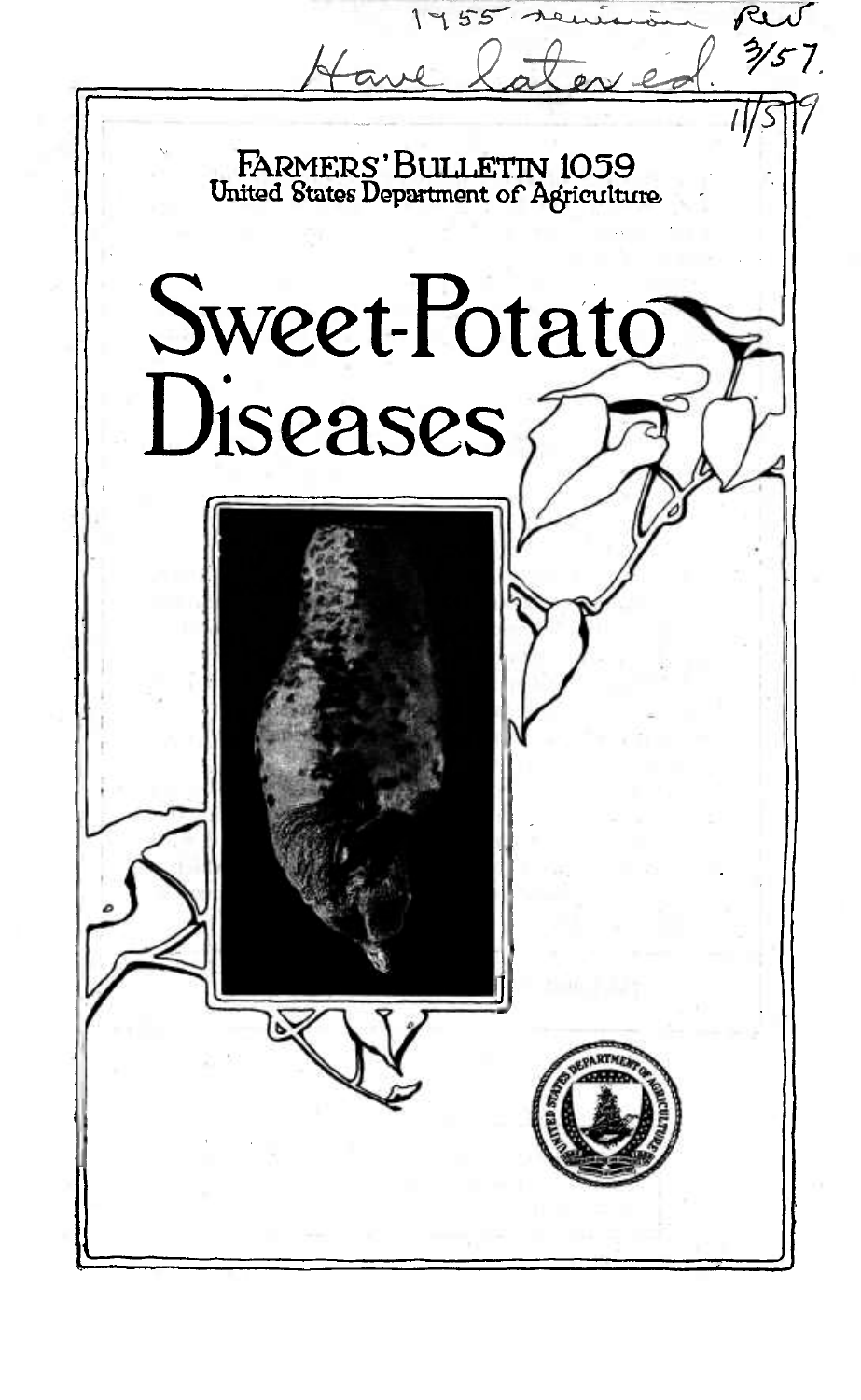ISEASES of sweet potatoes are divisible into two classes, (1) field troubles, and (2) storage rots. Field troubles are divisible into root and stem diseases and leaf diseases.

Root and stem diseases include stem-rot, black-rot, foot-rot, scurf, and root-rot; and leaf diseases, leaf-blight, white-rust, and leaf-spot. For the control of the firstmentioned three diseases, seed selection, the use of clean seed beds, disinfection of the seed potatoes before bedding, and crop rotations are about all that can be recommended, since the fungi causing the diseases invade the interior and make the use of fungicides futile.

Scurf is best controlled by disinfecting the seed potatoes for 10 minutes in a solution of mercuric chlorid (1 ounce to 8 gallons of water).

Root-rot is particularly difficult to control. Deep, clean cultivation, aeration of the soil, and crop rotation, together with the careful selection of disease-free potatoes for seed, are important aids.

Leaf-blight, leaf-spot, and white-rust have never been serious enough to require remedial measures.

Control of the five storage rots described hinges on careful storage-house management.

Sweet potatoes infected with field diseases should never be placed in storage, for heavy loss will follow. But this elimination of field diseases must be coupled with a wellregulated system of storage, the first requisite of which is a thoroughly disinfected house free from the numerous storage-rot germs.

This bulletin is a revision of Farmers' Bulletin 714.

Contribution from the Bureau of Plant Industry WM. A. TAYLOR, Chief

Washington, D. C. October, 1919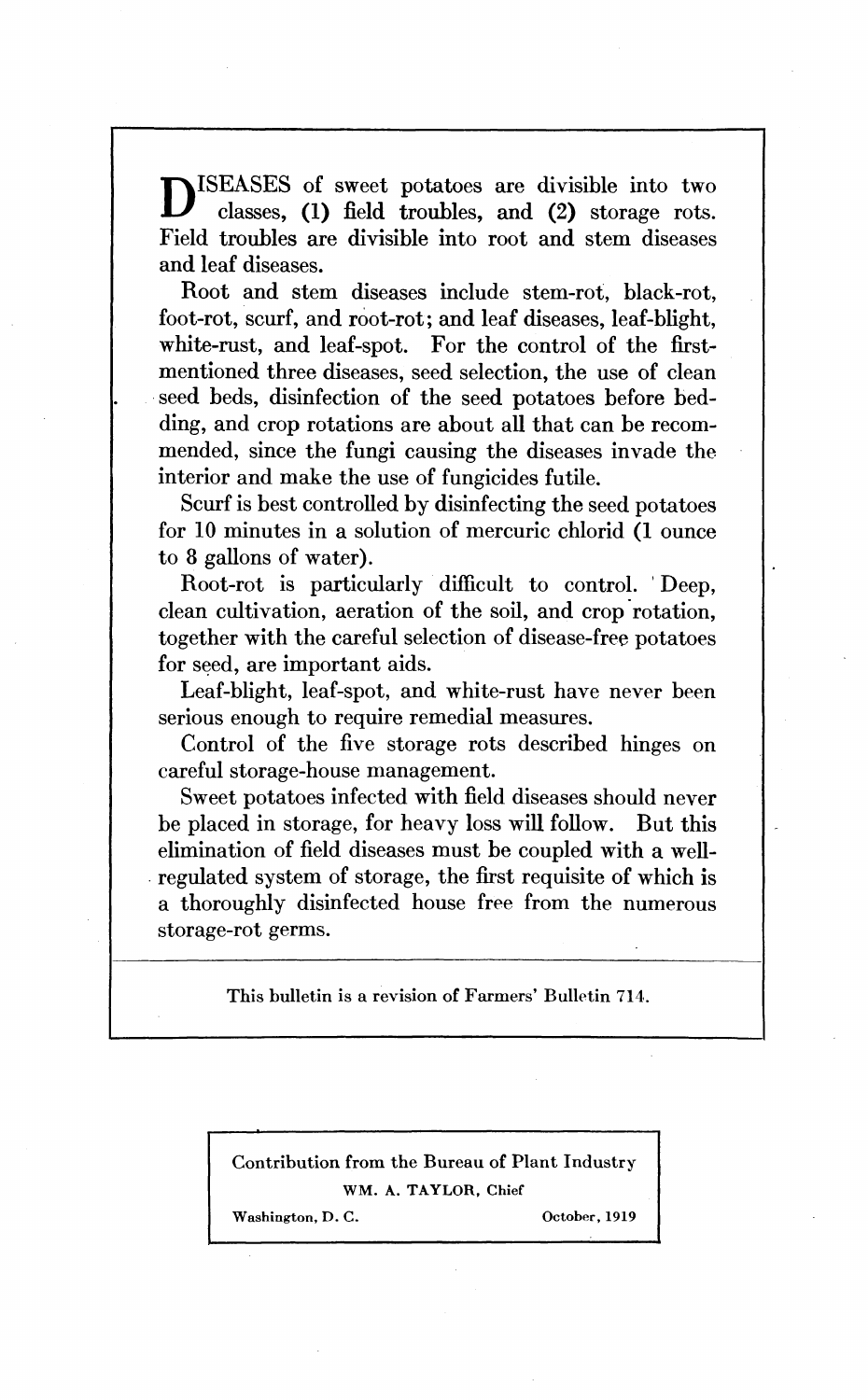# SWEET-POTATO DISEASES.

L. L. HARTER,

*Pathologist, Cotton and Truck Diseases.*

#### CLASSIFICATION AND DESCRIPTION OF SWEET-POTATO DISEASES.

| Field diseases:                                                                                             | Page. |
|-------------------------------------------------------------------------------------------------------------|-------|
| $Stem-rot$ ( <i>Wilt</i> ). Discoloration of the young leaves and bundles of the stem: wilting of the vines | 4     |
| Black-rot. Black spots and cankers on the sprouts and circular black spots on the roots                     | R     |
| Foot-rot. Rotting of the stem near the soil, followed by wilting of the plant                               | 11    |
| Scurf. Brownish discoloration or rusting of the skin of the potato, mostly in spots                         | 13    |
| Root-rot. A dry, firm rot of potatoes in the field; vines injured for a foot or more from the hill          | 15    |
| Leaf-blight. Circular brownish spots on the leaf with many black specks                                     | - 17  |
| Leaf-spot. Small circular spots on the leaf with one or more black spots                                    | 17    |
|                                                                                                             | 18    |
| Storage rots:                                                                                               |       |
|                                                                                                             | 19    |
|                                                                                                             | 20    |
| Black-rot. Circular, black, somewhat sunken spots on the potatoes, variable in size                         | 20    |
|                                                                                                             | 21    |
| Java black-rot. A firm, dry rot of roots only; black within; protuberances on the surface                   | 21    |
|                                                                                                             | 21    |



WEET POTATOES are subject to diseases in the field and rots in storage and transit. The former may be divided into root and stem diseases and leaf diseases. Stem-rot, black-rot, foot-rot, scurf, and root-rot affect the stems and roots; leaf-blight, leafspot, and white-rust, the foliage. Selection of disease-free seed, disinfection of the seed potatoes in a

solution of corrosive sublimate, and deep and thorough cultivation are among the methods of control. Leaf diseases never have been serious enough to require remedial measures.

The storage rots include soft-rot, ring-rot, black-rot, dry-rot, Java black-rot, and charcoal rot. Losses from these troubles are heavy in storage, but may be reduced considerably by proper storage methods, and may be controlled by careful handling and by storing only sound potatoes in a suitable, thoroughly disinfected house in which proper temperature and humidity are maintained. If this practice is followed, the potatoes may be held until spring, when much higher prices may be obtained than by selling the surplus when the crop is dug. The characteristics of the various diseases in field and storage are given, and control methods are presented so far as known.

3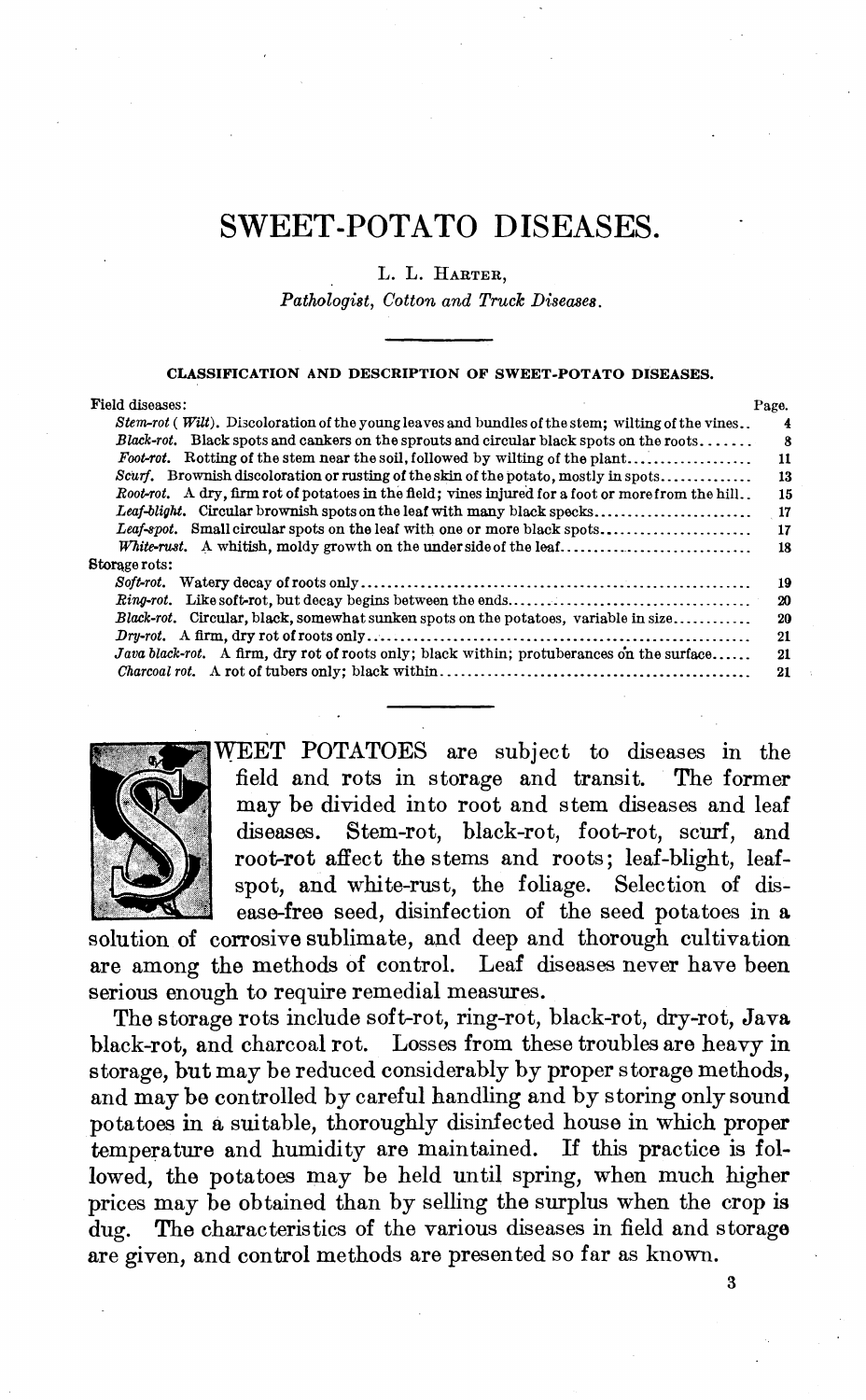### **FIELD DISEASES.**

### **STEM-ROT (WILT, BLUE-STEM, YELLOW BLIGHT).**

#### DESCRIPTION.

The first indication of stem-rot in the field is a slight change in the color of the leaves of affected plants. The leaves become duller in color, then yellowed between the veins and somewhat puckered, these symptoms being followed by wilting of the vines (fig. 1). The youngest leaves generally show the disease first. The diseased stems are blackened inside. This discoloration sometimes extends 3 to 5



FIG. 1.—A sweet-potato plant showing the characteristic symptoms of stem-rot.

feet from the hill and is a sure sign of stem-rot. Later the stems break open and the surfaces become blackened and rotted, though the plant may produce a few potatoes on which sprouts frequently develop. The organism causing stem-rot may also invade the roots, forming a blackened ring about a quarter of an inch below the surface of the potato (fig. 2). Sprouts from such potatoes are likely to be diseased.

In the hotbed the symptoms of the disease are similar to those in the field. Diseased plants can generally be detected by the faint purplish tint which is cast through the white part of the stem and by the yellow discoloration of the leaves.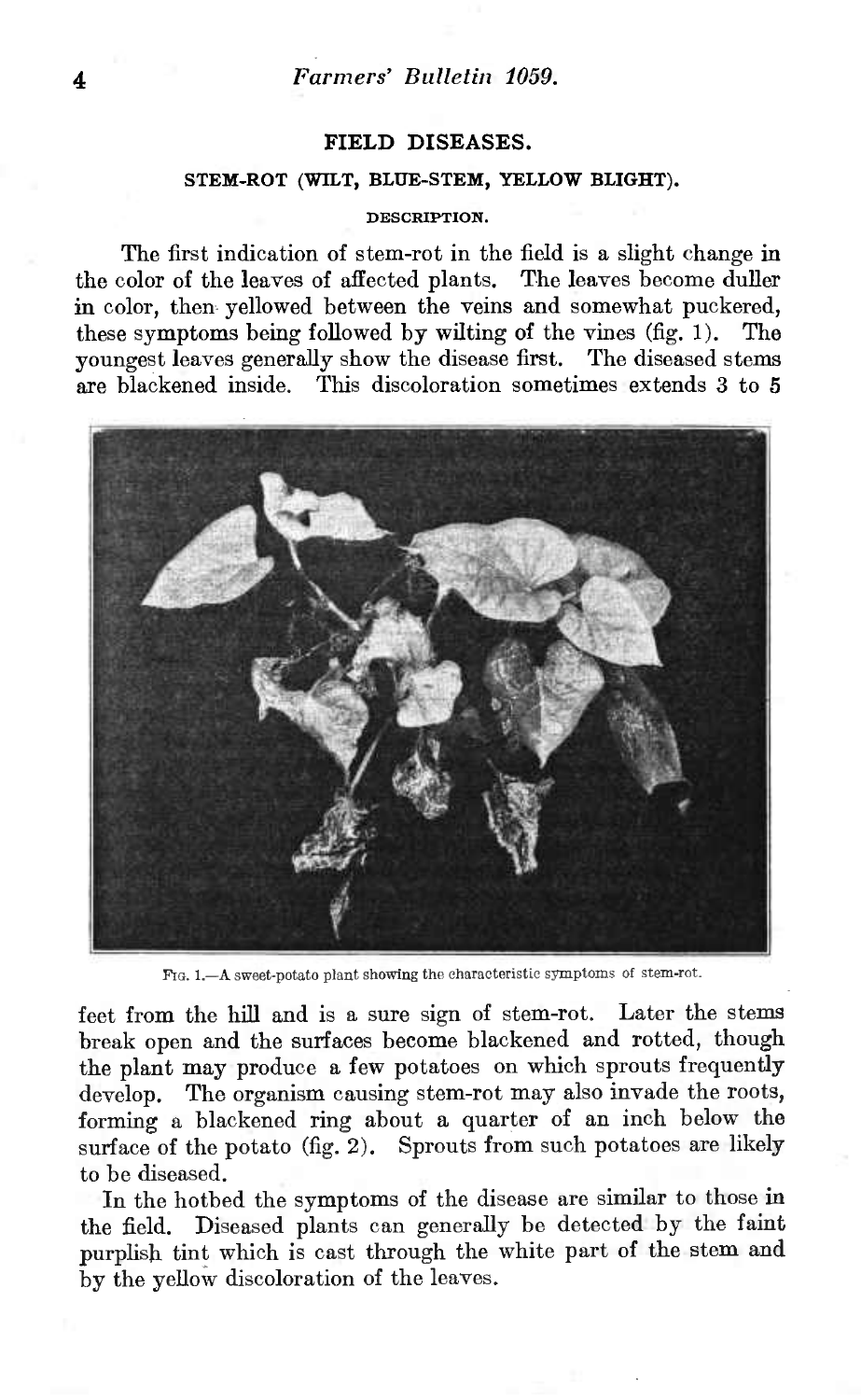#### CONTROL.

Fertilizers and fungicides ineffective.—As the fungus causing stem-rot attacks the interior of the plants, fungicides give no relief. Lime and gypsum applied to the soil are of no value.

Seed selection.—The fungus lives over in sweet potatoes in the storage house and grows from diseased seed potatoes into the plants developed from them. In the early stages these diseased plants are hard to detect, and, in consequence, many of them are set in the field, where the fungus continues to grow. It is, therefore, imperative that only healthy potatoes be used for seed. Healthy seed can be secured by selection in the fall at digging time, while the potatoes are still attached to the vines. Each hill should be tested by splitting

the stem, and potatoes should be taken for seed only from plants the insides of whose stems are not streaked with black, though it should be remembered that a heavy frost will also produce a similar appearance. The fall selection of seed is necessary, owing to the fact that in the spring or during the winter it is difficult and frequently impossible to tell whether the potatoes are diseased or not, since after a period in storage the bundles<br>(the tissues traversing the tissues traversing the tuber) of healthy potatoes often become somewhat darkened, even though the fungus is not present.



FIG. 2.—Sweet-potato stem-rot. A section through a sweet potato, showing the blackened ring just below the surface caused by the stem-rot fungus.

# The potatoes selected for seed should be stored in baskets or crates, in a part of the house where they will not come in contact with the general stock.

In the spring, just before bedding them, disinfect the seed potatoes by treating for 5 to 10 minutes in a solution made by dissolving <sup>1</sup> ounce of corrosive sublimate in 8 gallons of water. Only wooden vessels should be used for disinfection. Corrosive sublimate is a strong poison and should be kept out of the reach of animals. This treatment will not kill the stem-rot fungus within the potato, but it will destroy any spores that may be. on the surface. The solution of corrosive sublimate should not be used more than two or three times, since it loses its effectiveness after repeated use. If for any reason corrosive sublimate can not be used, the potatoes may be immersed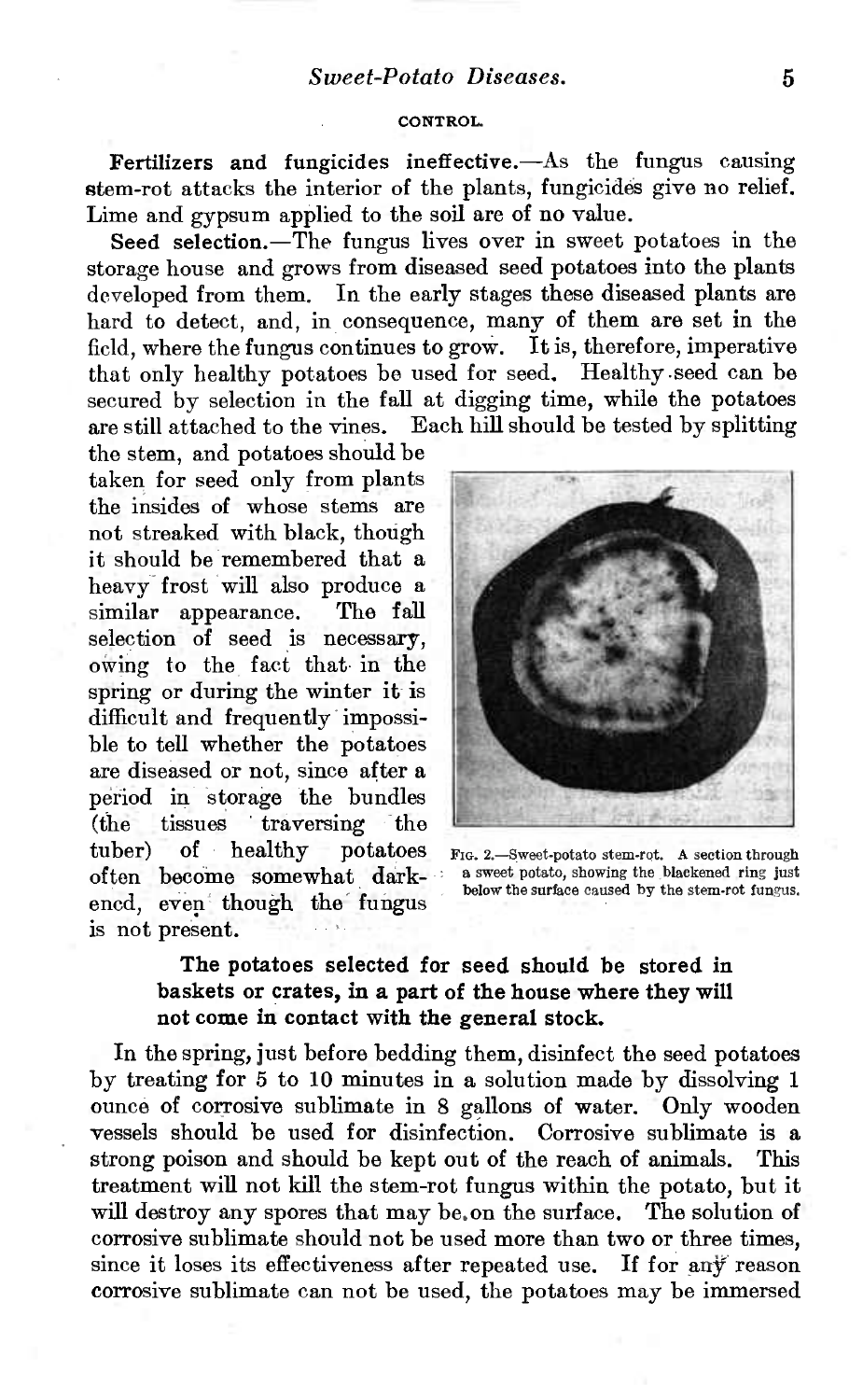# 6 *Farmers<sup>9</sup> Bulletin 1059.*

for 5 minutes in a solution of formaldehyde made by adding 1 pint of commercial formalin to 30 gallons of water.

Preparation of the hotbed.—The repeated use of the same soil year after year in the hotbed is probably one the chief means of distributing many sweet-potato diseases. This soil, after the hotbed season is over, is often either left in the beds or thrown out to one side with all the decayed potatoes and manure. The germs multiply, and if the same soil is used the next year the potatoes and plants are at once exposed to infection. Furthermore, when bedding their Furthermore, when bedding their potatoes, farmers frequently throw the diseased potatoes to one side. These eventually become mixed with the soil, and the disease germs are carried on the shoes and by chickens, etc., to the hotbed. As a result hotbeds which might otherwise produce healthy plants become badly infected.

Soil once used in the hotbed should be hauled away and all the rubbish around the bed raked up and carted off or burned. The framework of the hotbed and the ground around it should be thoroughly soaked with a solution of formaldehyde made by mixing <sup>1</sup> pint of formalin and 30 gallons of water, or, if preferred, with a solution of copper sulphate made by dissolving <sup>1</sup> pound of copper sulphate in 25 gallons of water. It is advisable that this treatment be repeated after about 24 hours. The soil for the hotbed, or preferably The soil for the hotbed, or preferably. sand, should be obtained from some place where sweet potatoes have never been grown, if possible from some high spot in the woods. The upper 6 inches of the soil should be thrown away and only subsoil used. Rich soil is not necessary for the hotbed; in fact, some of the Rich soil is not necessary for the hotbed; in fact, some of the best results have been obtained by using pure sand. The farm implements used to handle and haul away the old soil should not be used to handle new soil or sand without being cleaned and disinfected with a solution of either formalin or corrosive sublimate. A grade of subsoil should be used that will not bake or form a crust through which the sprouts can not emerge.

In regions where sweet-potato diseases occur, the use of stable manure in the hotbed is a practice of doubtful value, since potatoes discarded or fed to stock find their way too easily to the manure pile. However, stable manure may be safely used if great care is exercised to cook all decayed or diseased potatoes before feeding them to stock and never to throw them out in the yard, where infected parts may be carried around on the feet of poultry and farm animals.

Crop rotation.—Although healthy plants may be grown by careful seed selection and care in the preparation of the hotbed, the effort is Iargely wasted if the plants are set on infested soil. It is, therefore, imperative that the plants be set on new ground or ground which has not produced sweet potatoes for several years.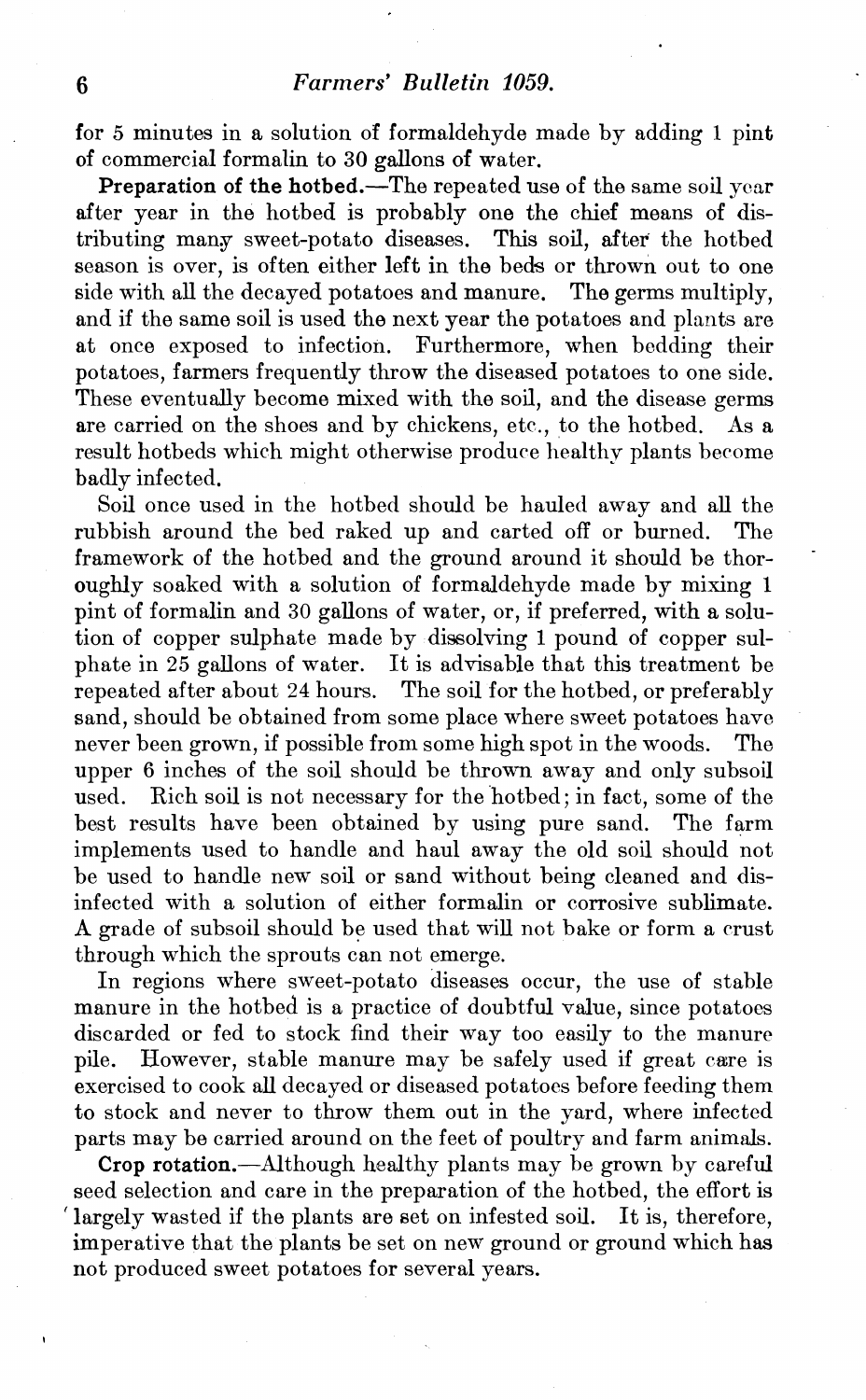The stem-rot fungus will live in the soil for several years, even in the absence of sweet potatoes. For that reason, sweet potatoes should not be planted on the same ground oftener than once in three or four years. The fungus may not be eradicated completely within that time, but it certainly will be greatly reduced. No other crops are known to be attacked by the stem-rot fungus; therefore, any crops commonly grown in the region may be used in the rotation.

Slip seeding.—By slip seeding is understood the practice of cutting up the vines so as to include at least two buds or leaves and inserting one end, usually the larger, into the ground, the potatoes produced therefrom to be used for seed for the next year's crop. The practice of slip seeding is followed generally in some localities and not at all in others. When intelligently done it is an efficacious means of controlling sweet-potato diseases. However, if practiced independently of all sanitary measures it is of little value. The writer has examined quantities of slip-seed stock, both in the field and in storage, and found an abundance of stem-rot, black-rot, footrot, and practically all of the diseases present in that particular locality. In regions where the disease germs are not present in all soils beneficial results have been obtained.

#### **PRECAUTIONS IN SLIP SEEDING.**

To obtain results from slip seeding the following precautions must be taken :

1. The cutting should be made from healthy vines. This will seem obvious when it is remembered that the organism causing stem-rot often grows out into the vines <sup>4</sup> to <sup>5</sup> feet from the hill and it can not always be detected without pinching open the vine.

2. The cuttings must be planted on new ground or on ground on which sweet potatoes have not been grown for at least six years.

3. The potatoes produced by the cuttings must be picked over and disinfected in the spring before bedding, according to directions already given.

4. The seed potatoes must be bedded in a hotbed prepared according to the directions given above.

#### **DISTRIBUTION, PREVALENCE, AND LOSS.**

Stem-rot is prevalent in the States of New Jersey, Delaware, Maryland, Virginia, Illinois, Iowa, Kansas, Alabama, and Arkansas and is present in Missouri, North Carolina, Ohio, Georgia, Texas, Oklahoma, and Mississippi. Probably it occurs in other States also.

In New Jersey 10 to 50 per cent of the crop is destroyed by stemrot each year, and fields have been found where 95 per cent of the plants were killed. In New Jersey and Delaware, where the sweet potato forms an important money crop, the losses annually amount to many thousands of dollars. Conditions are equally bad in Iowa, parts of Kansas, and in southern Illinois. In Maryland, Virginia,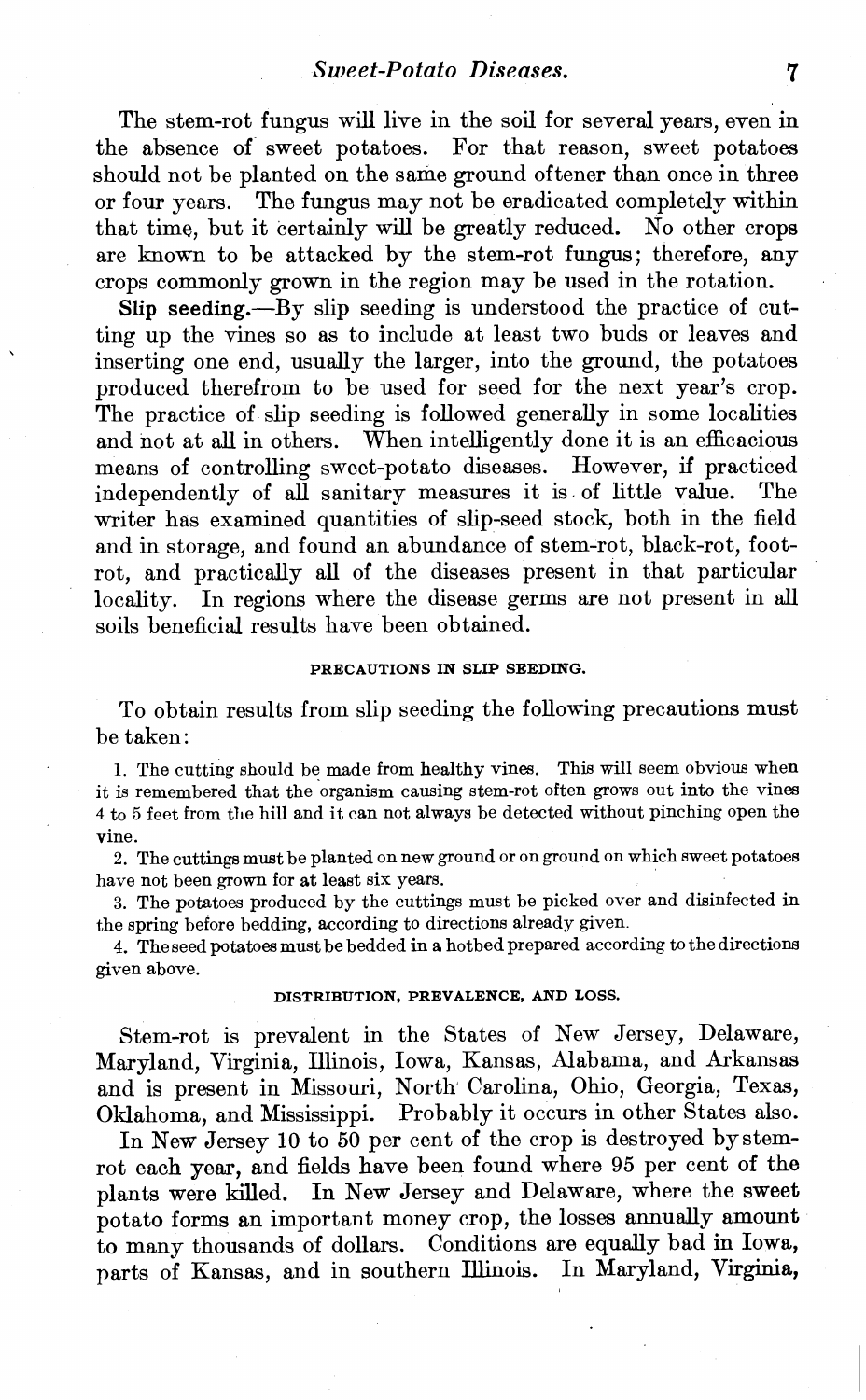### 8 *Farmers<sup>9</sup> Bulletin 1059.*

and Alabama, although the losses are considerable each year, they are relatively less than in New Jersey, Delaware, Iowa, and Kansas.<br>In other States the losses at present are comparatively small. At In other States the losses at present are comparatively small. the most conservative estimate, stem-rot is responsible for a loss of at least three-quarters of a million dollars annually to the sweetpotato crop in the United States.

### **HOW STEM-ROT IS DISTRIBUTED.**

Stem-rot will live throughout the winter in the soil on the remains of dead sweet-potato vines and in the potatoes in storage. Therefore, the distribution of the disease from, one field to another in the same locality may be brought about by (1) insects, (2) farm animals which roam from one field to another, (3) farm implements, (4) drainage water, (5) wind, and (6) discarded diseased roots dumped on the fields as fertilizer, either before or after being fed to stock.

The distribution of the disease from one locality to another is brought about primarily by the exchange or sale of seed potatoes and plants. In some cases the appearance of the disease in a locality can be definitely traced to the importation of seed potatoes and plants.

#### **CAUSE OF STEM-ROT.**

Two different fungi, or moldlike plant growths, *Fusarium batatatis* and *Fusarium hyperoxysporum*, cause the stem-rot of sweet potatoes. These organisms, like many others of their kind, can live for several years on decayed vegetation in the soil until they again come in contact with the sweet potato.

Infection takes place through the roots, either in the field after the plants are set out or in the hotbed by growing from diseased potatoes into the plants. Such infected plants when set in the field soon die.

The mycelium or vegetative part of the fungus develops rapidly and often enters the root and grows up into the water-carrying vessels of the stem, where it forms a barrier to the passing of water and plant food from the roots to the leaves. Following the death of the plant the vines turn black, the fungus living thereafter on the decaying vegetation. On the dead vines numerous fruiting bodies, or spores, are developed. Being very small, the spores are readily carried by the wind, insects, and other agencies to other fields, where new infections may arise.

#### **BLACK-ROT (BLACK-SHANK, BLACK-ROOT).**

#### **DESCRIPTION.**

Black-rot (caused by the fungus Sphaeronema fimbriatum) may occur on any of the underground parts of the plant. On the sweet potato the fungus produces dark to nearly black, somewhat sunken, more or less circular spots on the surface (fig. 3). In the early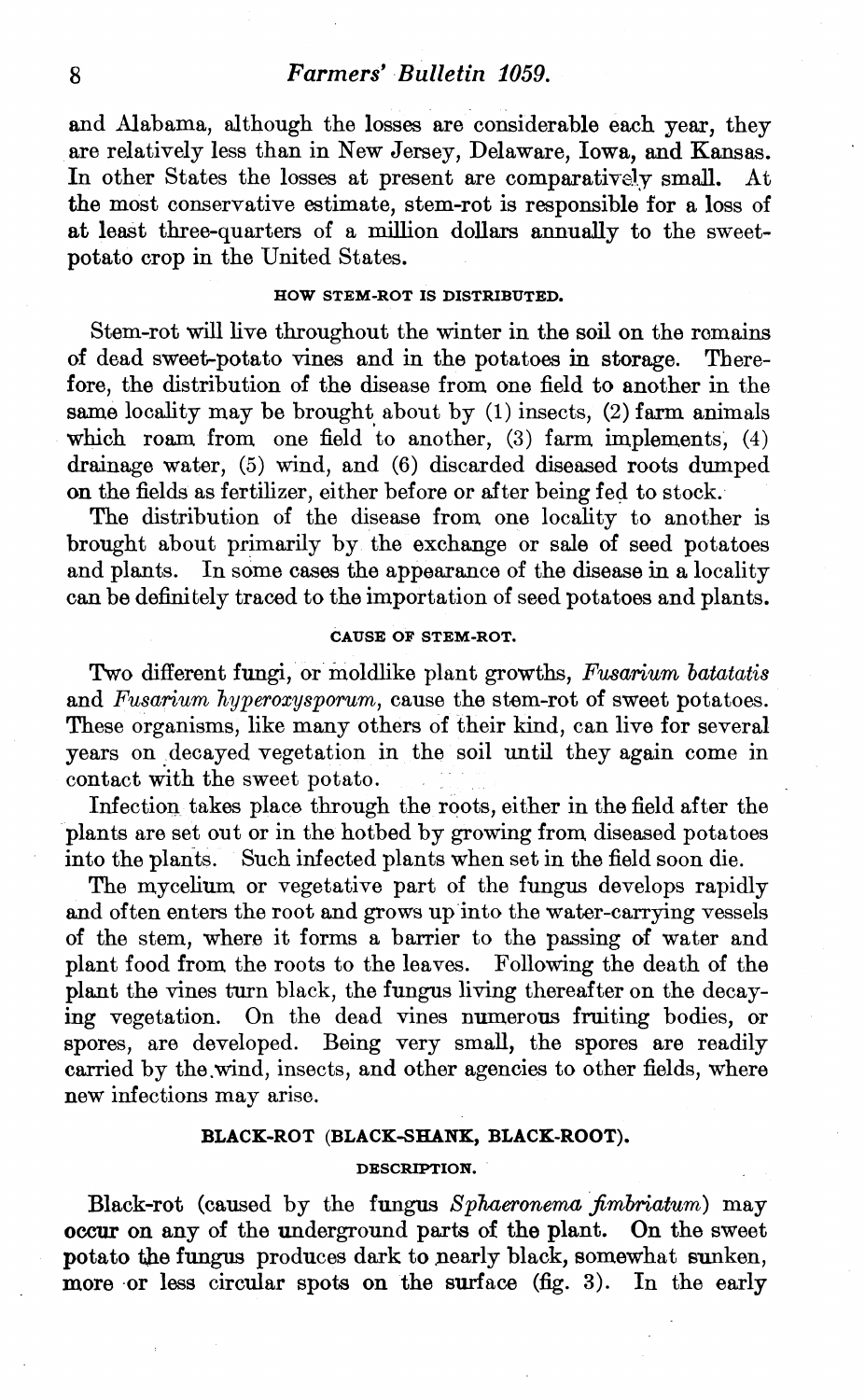stages these spots are small and nearly round, but under favorable conditions they enlarge, until frequently nearly the whole potato is involved. Often in the center of the spots wiU be seen more or less circular areas, from one-fourth to one-half an inch in diameter, in



PIG. 3.—Sweet-potato black-rot. A sweet potato showing the hlack circular spot produced by the black-rot fungus. Such spots are somewhat sunken.

Pío. 4.—Sweet-potato black-rot. A small plant showing the characteristic blackening of the underground part oí the stem.

which may be found fruiting bodies of the fungus. The surface of the diseased spots has a somewhat metallic luster and the tissue just beneath is greenish.

On the plants the infection begins as small black spots, which gradually enlarge until the whole of the stem, is rotted off. Frequently it extends up the stem to the surface of the soil (fig. 4). It

 $125160^{\circ}-19$  2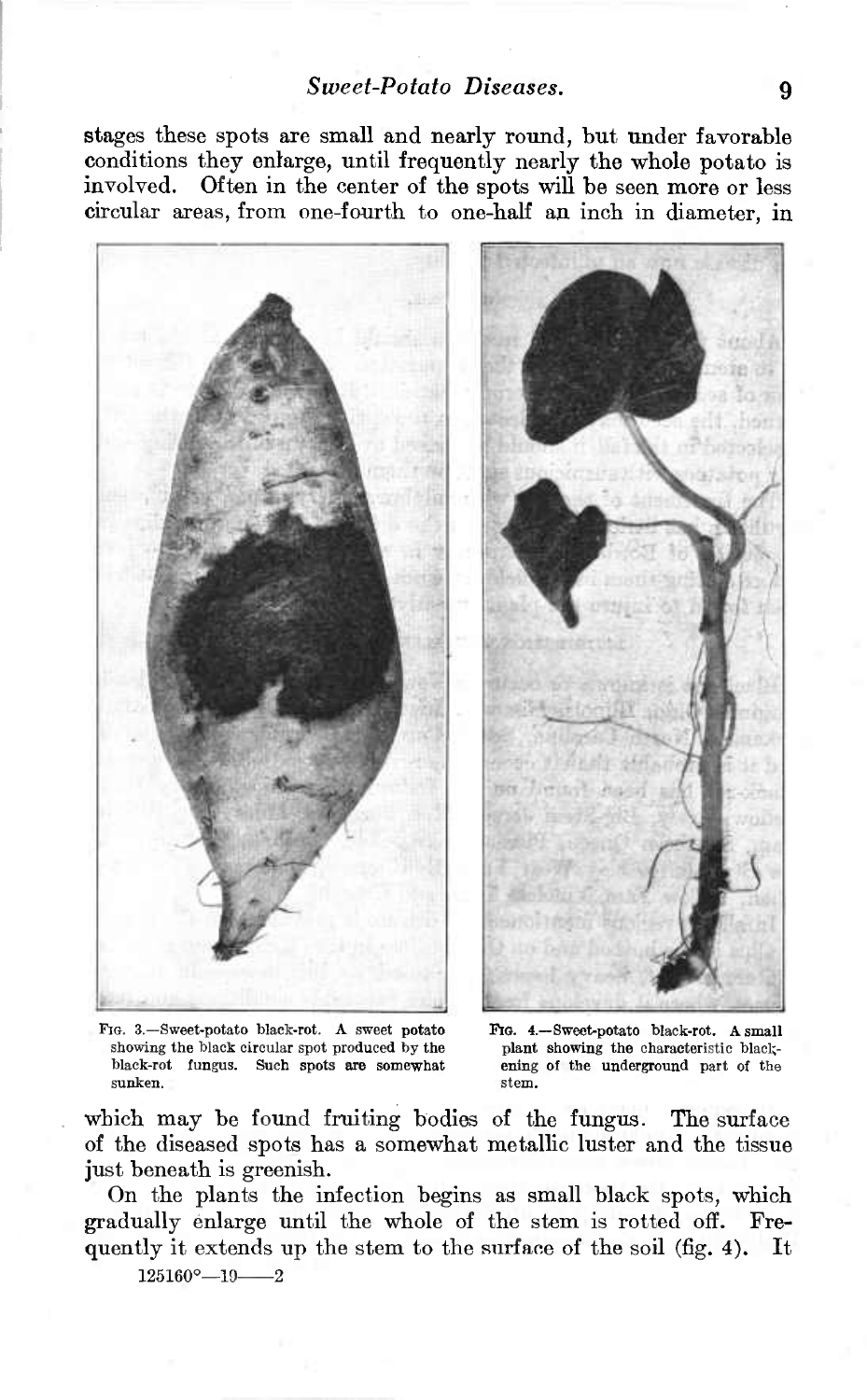# 10 *Farmers<sup>9</sup> Bulletin Í059.*

is important to remember that if black-rot potatoes are used for seed the plants coming from them will be likely to have black-rot.

All sweet-potato growers are well aware that black-rot sweet potatoes have a very disagreeable taste when cooked. Their sale has a bad effect upon the market, and they may be the means of carrying the disease into an uninfected locality.

#### **CONTROL.**

About the same control methods should be applied to black-rot as to stem-rot, particularly the preparation of the hotbed, the selection of seed potatoes, and crop rotation. If black-rot alone is concerned, the seed may be selected in the spring instead of in the fall; if selected in the fall, it should be picked over again in the spring and any potatoes with suspicious spots on them discarded.

The treatment of the soil with sulphur, lime, gypsum, or different fertilizers has little or no effect on the disease. Dipping the slips in a solution of Bordeaux mixture or in a lime-sulphur mixture just before setting them in the field does not prevent the disease, but has been found to injure the plants greatly.

#### **DISTRIBUTION, PREVALENCE, AND LOSS.**

Black-rot is known to occur in New Jersey, Delaware, Maryland, Virginia, Ohio, Illinois, Missouri, Iowa, Kansas, Oklahoma, Texas, Arkansas, North Carolina, South Carolina, Georgia, and Alabama, and it is probable that it occurs wherever sweet potatoes are grown. Black-rot has been found on the following varieties: Nancy Hall, Yellow Jersey, Big-Stem Jersey, Red Bermuda, Miles Yam, White Yam, Southern Queen, Pierson, Early Red Carolina, Florida, Yellow Strassburg, Key West Yam, Red Jersey, Dahomey, Red Brazilian, Yellow Yam, Vineless Yam, and Georgia.

In all the regions mentioned the disease is prevalent on the plants or slips in the hotbed and on the potatoes in the storage houses in the winter; in fact, heavy losses are caused by this disease in storage houses, where it develops freely under favorable conditions and renders the potatoes unfit for consumption.

#### **HOW BLACK-ROT IS DISSEMINATED.**

In general, black-rot is disseminated in about the same way as stem-rot. Unlike stem-rot, however, black-rot spreads freely through the storage house under favorable conditions. Small flies and other insects carry the spores on their bodies from diseased to healthy potatoes, where, if conditions are favorable, a new infection takes place. Distribution in the storage house may also be brought about by the handling of potatoes when they are picked over and prepared for the market or by settling in the bins.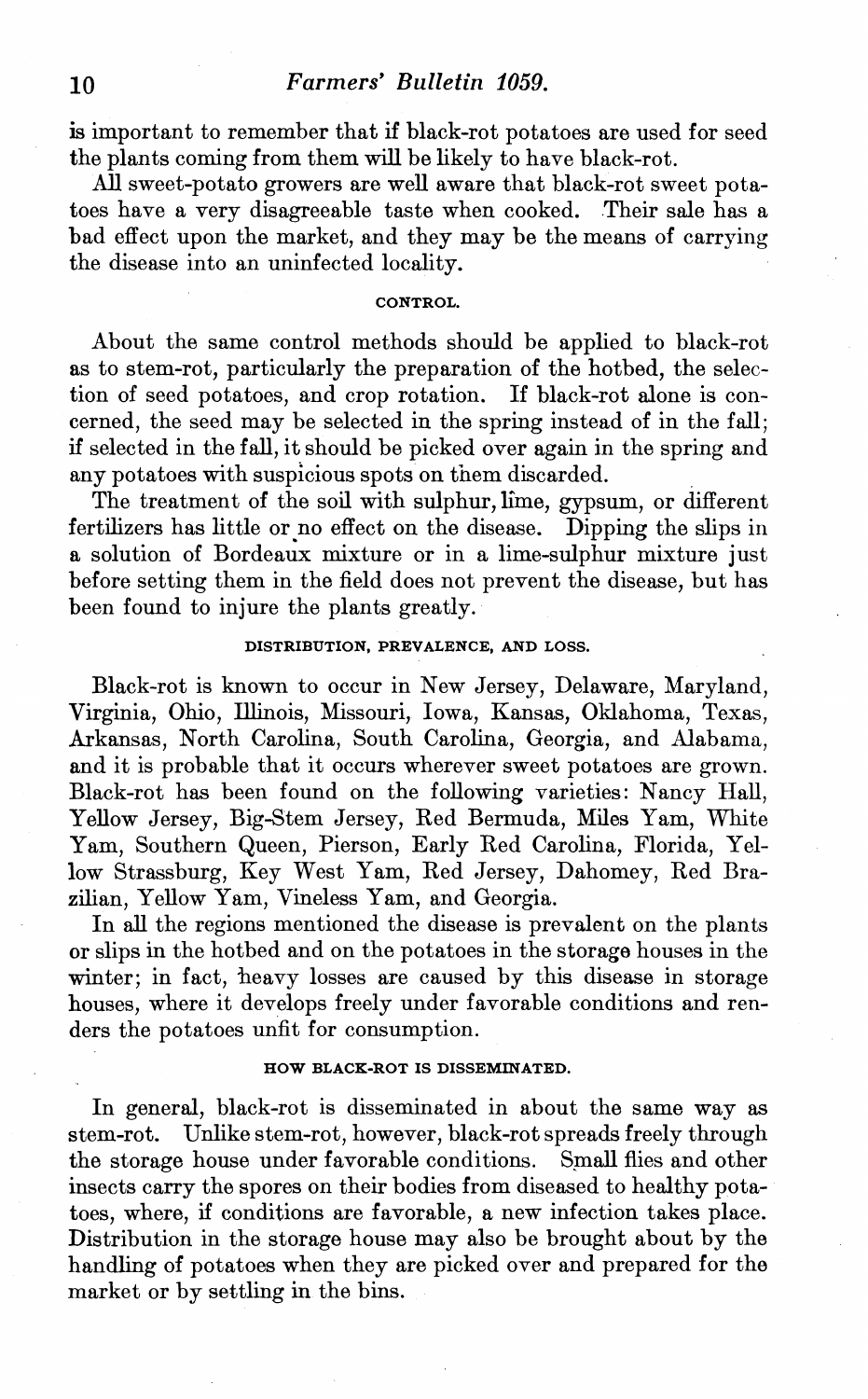### *Sweet-Potato Diseases.* <sup>11</sup>

#### CAUSE OF BLACK-ROT.

Black-rot is caused by a fungus *(Sphaeronema pmbriatum)*. It is a disease of the underground parts of the plant. Infection takes place through the roots, either coming from the soil after the plants are set in the field or by growing on the plants in the hotbed from diseased potatoes used for seed. Plants diseased so early in their life soon die, rarely producing any potatoes. This fungus, like many

others of its kind, lives from one year to another on the dead vines or other decayed vegetablematterin the soil until it comes in contact with a sweetpotato plant.

### **FOOT-ROT (DIE-OFF).**

Foot-rot appears first as small brown to black spots on the stem of the plant near the soil line. Its growth at first is very slow, but eventually it girdles the plant and extends up the stem 4 or 5 inches. Soon thereafter wilting of the plant begins, and round, black, rather numerous specks, just visible to the naked eye, appear in the diseased areas (fig. 5). These specks are the fruiting bodies of the



FIG. 5.—Sweet-potato ioot-rot. The lower part of a sweet-potato plant killed by the foot-rot fungus.

fungus causing the disease. This disease progresses rather slowly and it is about midsummer or later before the plants begin to die off. In most instances no potatoes are found in the affected hills, though long vines may have been produced.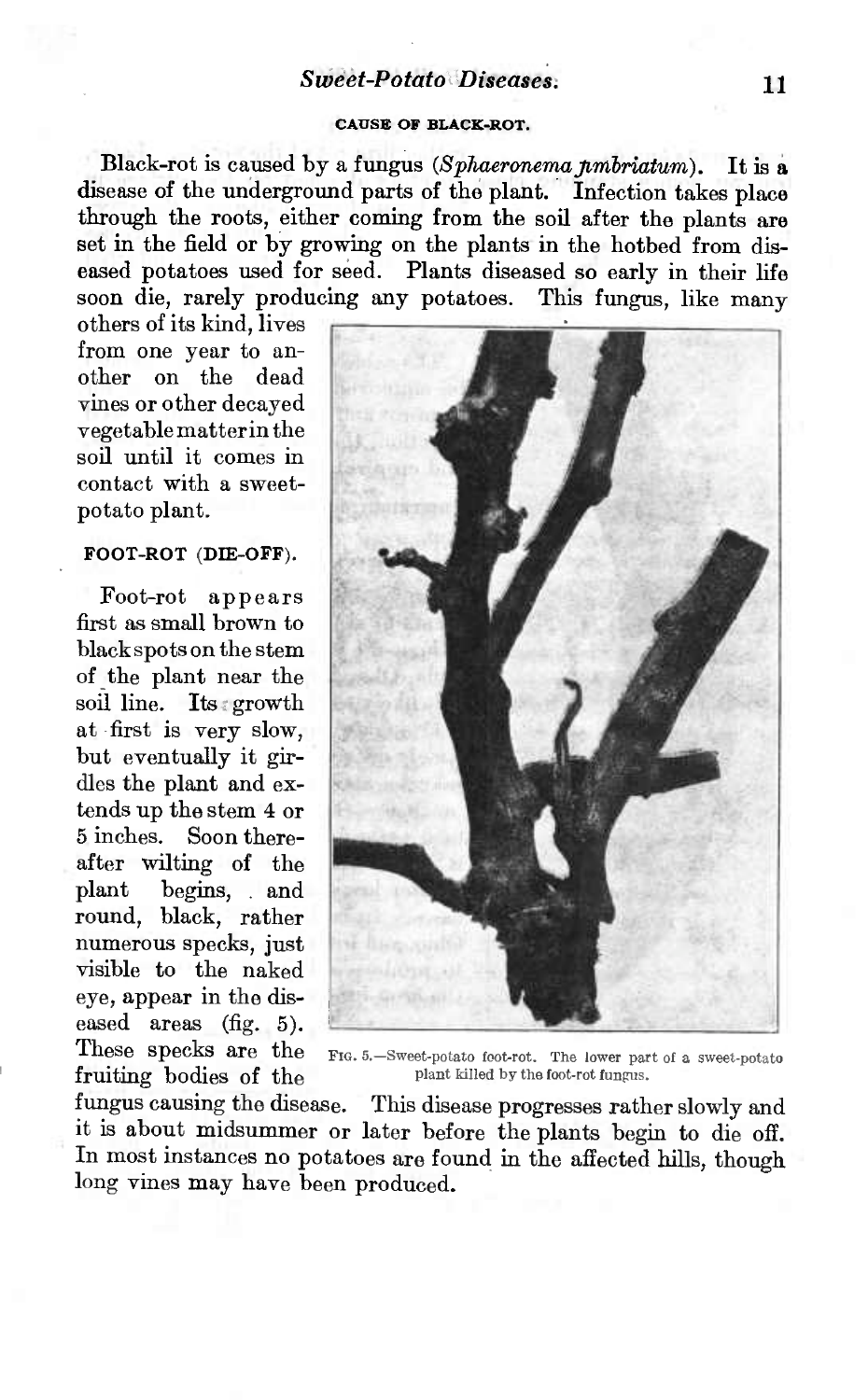The organism causing foot-rot may grow from an infected stem on to the roots and cause a brown, rather firm rot of the potato. Later, fruiting bodies standing close together develop on the surface in



FIG. 6.—Sweet-potato (oot-rot. A sweet potato rotted by the foot-rot fungus. Note the fraiting bodies crowded to-' gether over the surface.

the form of pimplelike protuberances (fig. 6). Many wounds and bruises on potatoes in storage are infected with the foot-rot fungus.

#### **CONTROI,.**

The same control measures should be employed for this disease as for stem-rot and black-rot—namely, seed selection, the use of clean seed beds, and crop rotation.

### **DISTRIBUTION, PREVALENCE, AND LOSS.**

Foot-rot is distributed in the same way as stem-rot and black-rot, through diseased soil, exchange of plants or seed potatoes, etc.

Foot-rot is known to occur in Virginia, Ohio, Iowa, and Missouri, and it is likely that it occurs elsewhere.

Owing to the fact that it is not so widely distributed, the total loss that may be attributed to this disease is much less than that due to black-rot and stem-rot. In localities where it does occur, however, it produces greater loss than either of those diseases. In certain parts of Virginia, Ohio, and Iowa it has been estimated to produce a loss of 50 per cent of the crop in one year.

#### **CAUSE OF FOOT-ROT.**

To the fungus causing foot-rot the name *Plenodomus destruens* has been given. Infection takes place primarily through the roots or underground parts of the plant, though

during wet periods, when the growth is very luxuriant, diseased vines are sometimes found some distance from the hill. Like stemrot and black-rot, infection takes place either in the field after the plants have been set out or in the hotbed by growing from diseased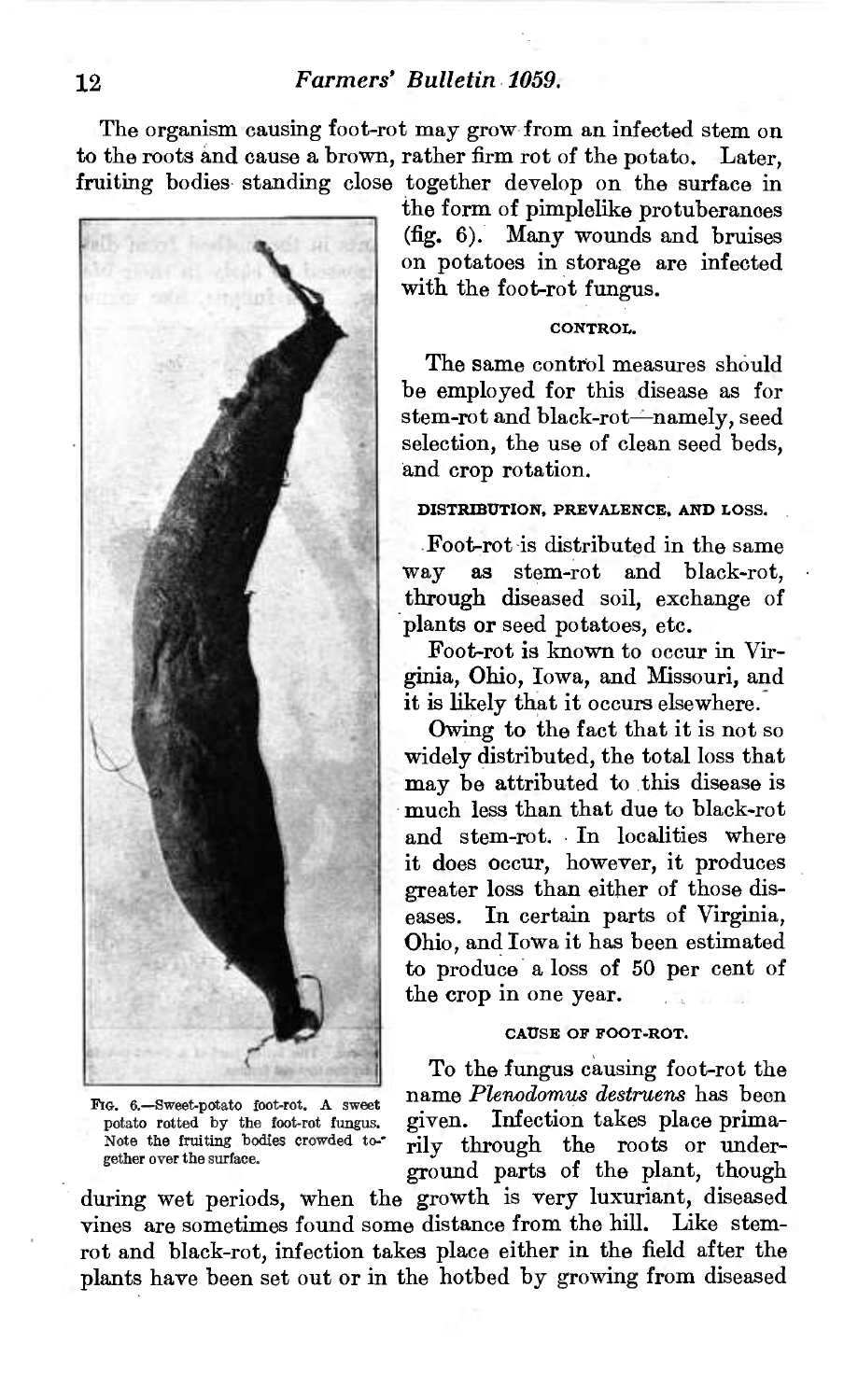potatoes on to the plants. Such plants, when set in the field, usually die early in the season, or at any rate seldom produce any potatoes. The growth of the fungus is very slow at first, and it is usually midsummer before field infections produce any marked injury. The organism advances along the stem to 4 or 5 inches above the soil line, turning the surface brown. About this time the vine wilts and the plant dies. In the diseased tissue pimply, domelike projections. In the diseased tissue pimply, domelike projections, just visible to the naked eye, can be seen scattered over the surface. The spores, borne in great numbers, escape from the projections and are carried by insects or other agencies to other plants, where new infections may result. The fungus may live for several years on the dead vines or other decayed vegetable matter, even where the sweet potato is not present. This enables it to remain much longer in the soil than would otherwise be the case. If a diseased plant produces potatoes the fungus often grows down the roots and infects the potatoes. Here it may remain dormant during the storage period, but will develop in the hotbed and infect the plants produced. Like stem-rot and black-rot, therefore, diseased seed potatoes give diseased plants, which in turn may produce diseased potatoes in the field By this means the disease may be carried along with the crop indefinitely.

### **SCURF (SOIL-STAIN, RUST, JERSEY MARK).**

#### **DESCRIPTION.**

The scurf organism produces a brown discoloration of the surface of the underground parts of the sweet-potato plant (fig. 7). The discolored areas may take the form of spots of different sizes and shapes with no definite outline or there may be a uniform rusting of the entire surface of the potato. The fungus does not break the skin of the sweet potato, and is so superficial as to be scraped off easily by the finger nail.

#### **CONTROL.**

To control scurf the seed potatoes should be disinfected for 10 minutes in a solution made by dissolving <sup>1</sup> ounce of corrosive sublimate in 8 gallons of water. Soil or sand obtained from the woods or from fields where sweet potatoes have never been grown should be used in the hotbed. The plants should be set in new ground or ground never before used for sweet potatoes.

Scurf is worse on heavy soils and on soils containing a large quantity of organic matter, such as manure. Such soils should be avoided. It is likewise worse during a wet season and on low wet ground. The treatment of the soil with fungicides or fertilizers has not been found effective.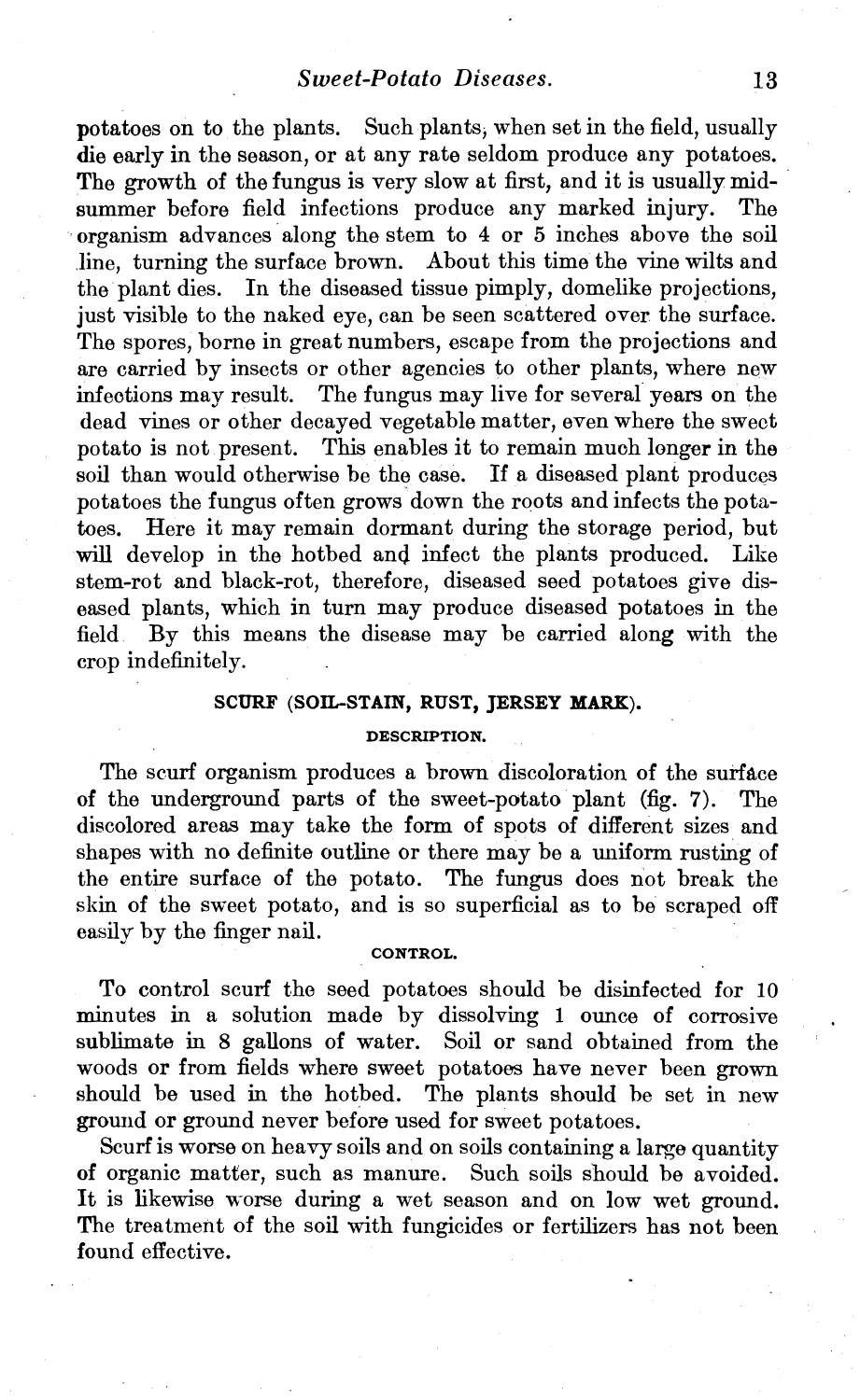## 14 *Farmers' Bulletin 1059.*

### **DISTRIBUTION,** PREVALENCE, AND LOSS.

Scurf is very common, having been found in Arkansas, New Jersey, Delaware, Maryland, Virginia, North Carolina, South



FIG. 7.—Sweet-potato scurf. A sweet potato showing discoloration  $\frac{\partial \text{Covart}}{\partial \text{ried.}}$ caused by the scurffungus.

#### **CAUSE OF** SCURF.

Scurf is caused by a fungus *(Monilochaetes infuscans).* This organism lives through the winter on the potatoes in storage and on the decayed vines in the field. If infected potatoes are used for

Carolina, Ohio, Illinois, Iowa, Texas, and Kansas, and on practically all varieties.

The loss to the crop caused by scurf is perhaps small in comparison with some of the other more serious diseases ; nevertheless, the actual financial loss throughout the country that can be attributed to this disease alone amounts to considerable. Scurfy potatoes do not command as high a price in the market as clean ones, though if otherwise sound they are just as good for food. The scurf, under favorable conditions, such as a relatively high humidity and temperature, continues to develop under storage conditions to a limited degree. It weakens the sweet potato, so that during periods when the storage house is rather dry the potato loses moisture and becomes shriveled and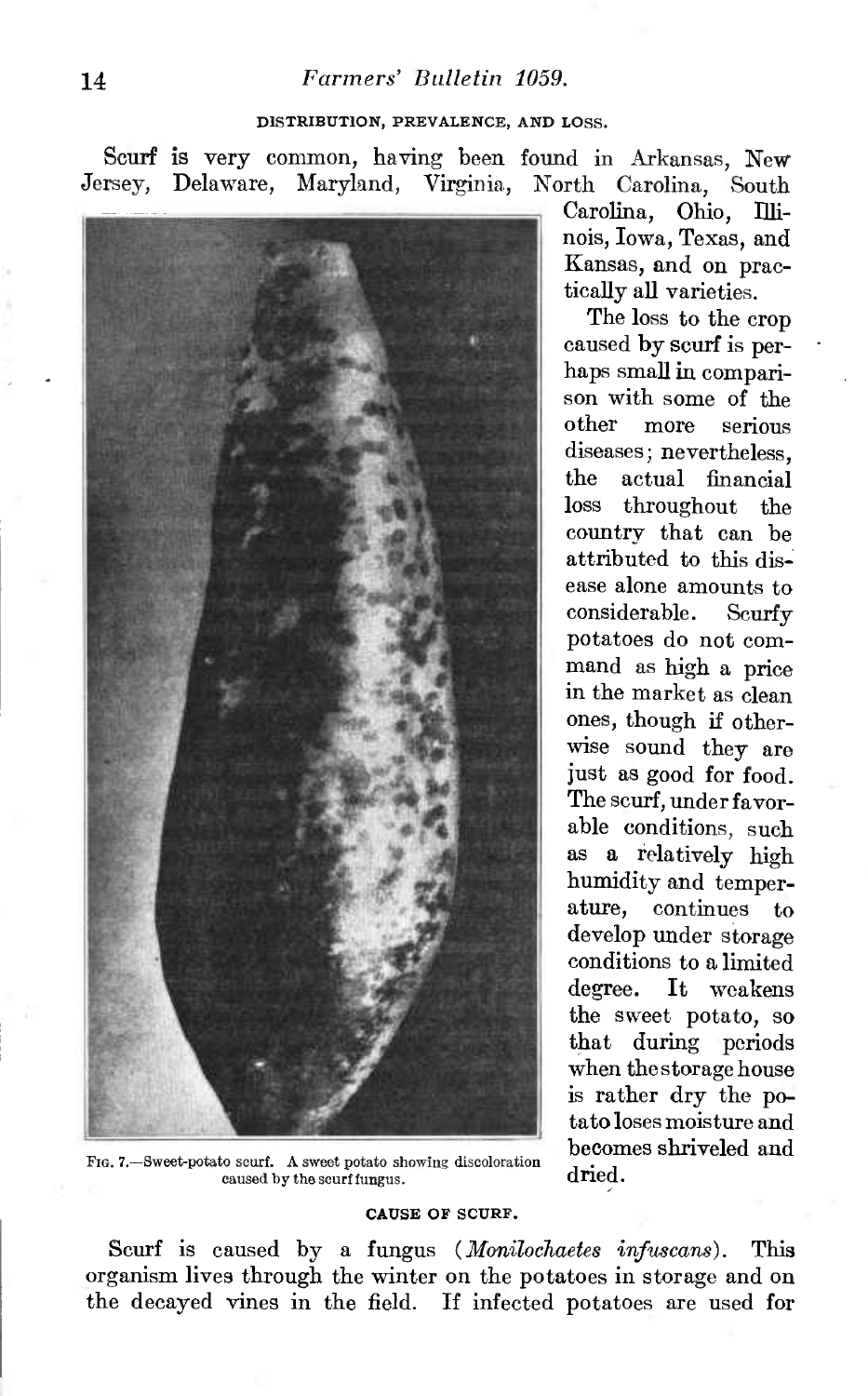seed, the fungus grows on the plants and is carried by them to the field. The organism produces no apparent injury to the plants in the hotbed or in the field, but it continues its growth and follows down the roots to the potatoes. It will grow for a considerable time on decayed vegetable matter in the soil in the absence of the sweet

potato. Wet soils and soils containing a large quantity of organic matter are favorable to the disease. This fact has been recognized by many growers, and the disease is thought by them to be a stain caused by manure or organic matter.

# **ROOT-ROT.**

#### DESCRIPTION.

Root-rot is best known as the Texas root-rot of cotton and alfalfa. The organism causing it gains access to the plants on the underground parts and spreads in both directions, invading the vines for <sup>6</sup> to <sup>12</sup> inches above the ground. Itmay enter the end of the potato or cause spots of varying sizes on the surface. In either case a firm brown rot is produced, resulting in the complete destruction of the potato (fig. 8). Above ground the growth is within the stem and may be detected by the brown discoloration produced. The organism lives from one season to the next in the soil on dead vegetable matter, or in the far South probably on growing winter crops. It is killed by hard freezing, and this alone probably restricts the disease to the Southern States.

#### CONTROL.

Root-rot is worse on black, poorly drained soil and during wet seasons. The disease is particularly difficult to control or eradicate because it grows on a great variety of plants. Deep, clean

cultivation, aeration of the soil, and crop rotation, together with the careful selection of disease-free potatoes for seed, should be employed. Though the fungus attacks a great variety of plants, both wild and cultivated, it has not been known to injure corn or any of the cereals, and these crops should be used in the rotation.



FIG. 8.-Root-rot. A sweet potato showing the characteristic shriveling produced by the root-rot fungus.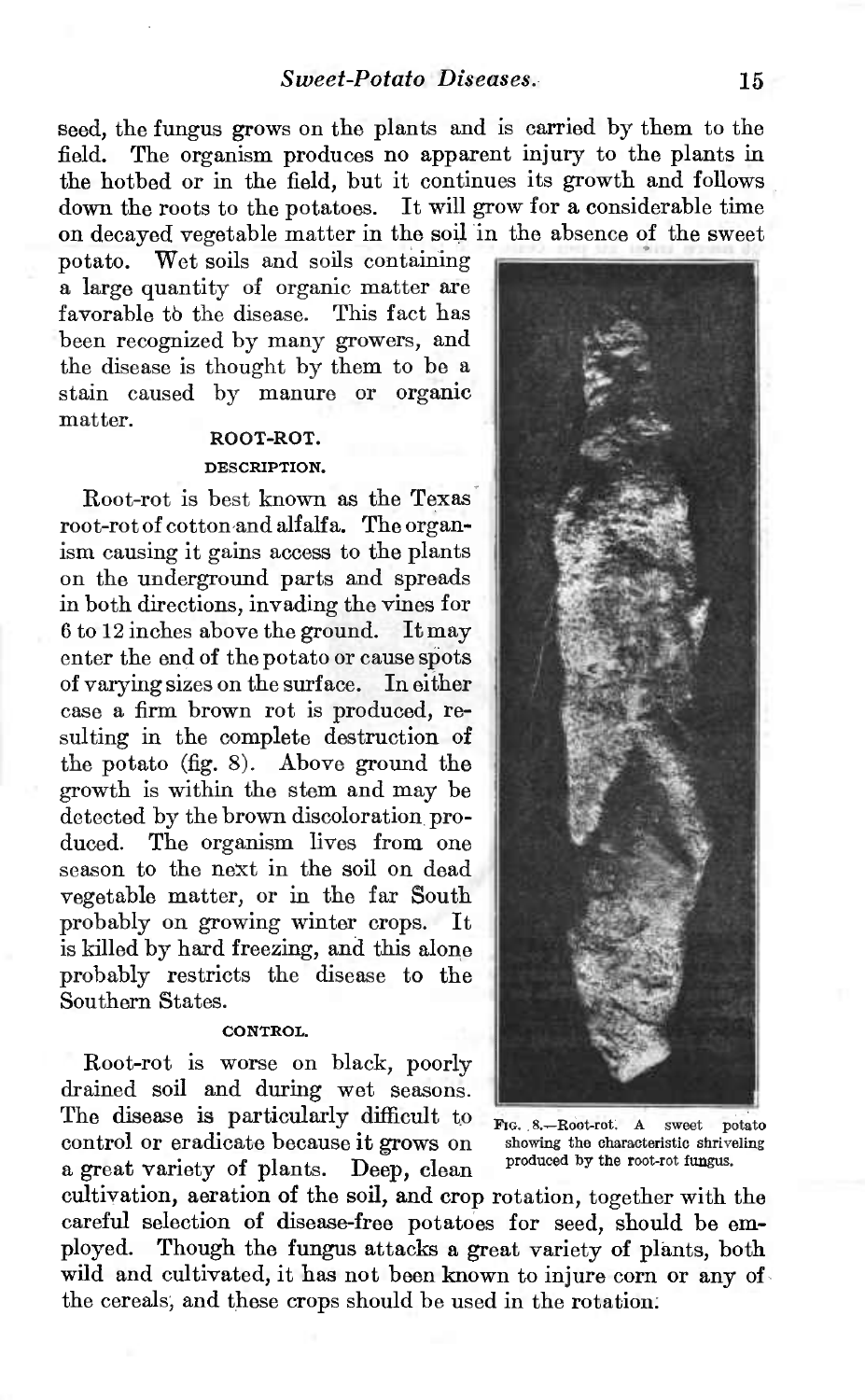### 16 *Farmers' Bulletin 1059.*

#### **DISTRIBUTION, PREVALENCK, AND LOSS.**

Root-rot, so far as known, occurs only in Texas, New Mexico, Oklahoma, and Arizona. When the disease once gets into a field a whole crop may be destroyed. Large fields have been seen in which not more than 10 per cent of a crop was produced. Viewed from a



FIG. 9.—Section of a leaf ot a sweet-potato plant showing the presence of a number of circular leaf-blight spots. Note the numerous black specks within the spots in which the spores are borne.

distance, the field looked promising, but when harvested the potatoes were nearly all found to be destroyed by the fungus.

The disease may occasionally be observed as early as May or June, but it is in August that it becomes really serious. By this time the vines are well developed and the potatoes of considerable size. The disease from this time increases in severity, so thatby September and October, when the potatoes are dug, it has practically stroyed a large percentage of the crop. It may occur in localized spots. Not all hills and not all the potatoes in a hill are completely destroyed,

though fields have been examined where 90 per cent of the crop was lost.

#### CAUSE **OF** ROOT-ROT.

Root-rot is caused by a fungus *{Ozonium omnivorum)* which presumably lives from one season to the next by means of the hyphæ, which are brown, septate, and branched, the branching being nearly at right angles. The mycelia, or hyphæ, are produced on the surface in the form of grayish wefts or strands, which can be easily recognized with a hand lens by one familiar with the disease. Under the microscope the strands are seen to be composed of interwoven hyphæ of the root-rot fungus.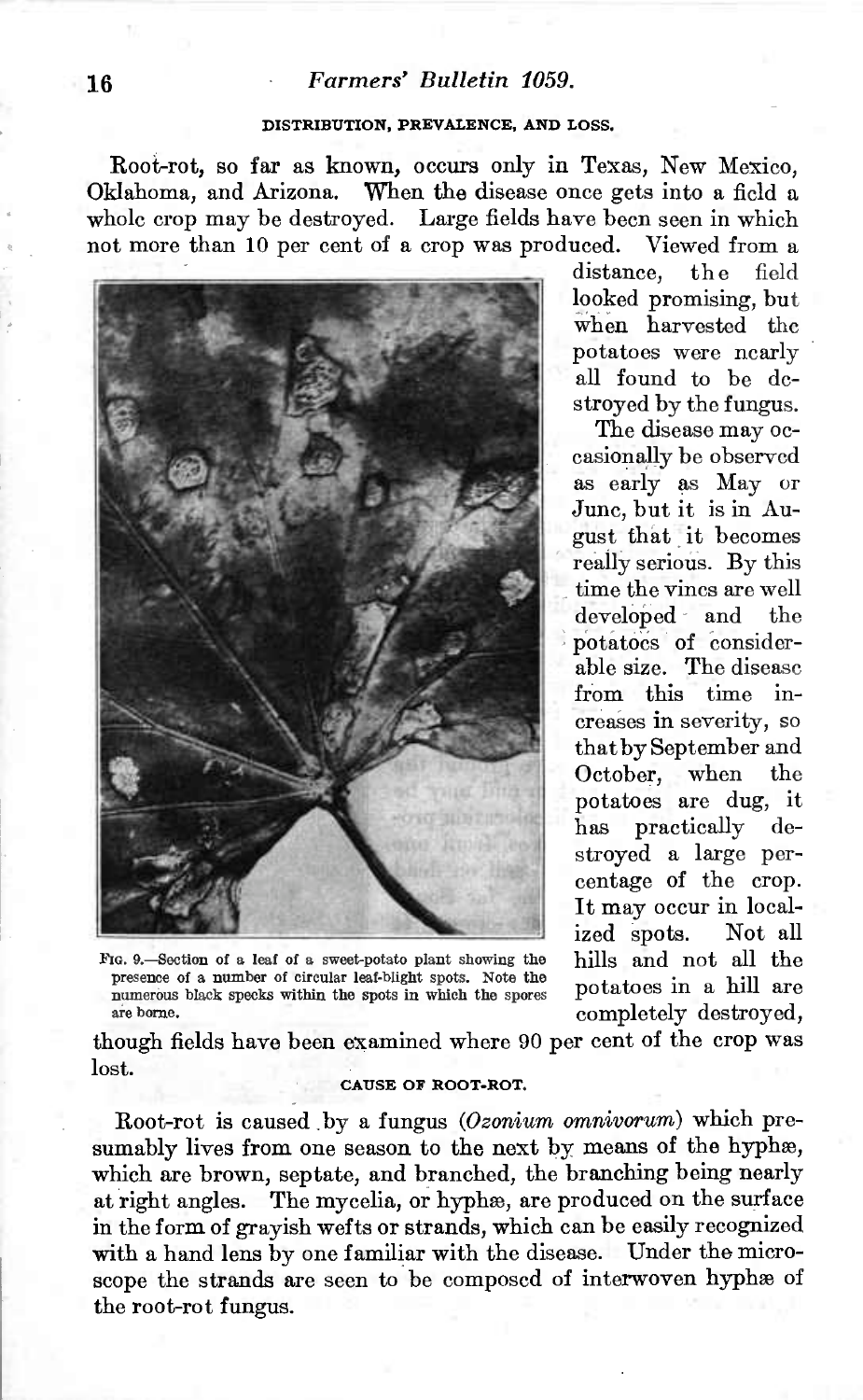### **LEAF-BLIGHT.**

Leaf-blight is caused by a fungus known as *Phyllosticta hatatas.* It appears on the upper side of the leaf as roundish or angular spots, one-eighth to one-half an inch in diameter (fig. 9) and separated from the healthy tissue by a dark line. Inside this line is a strip of brownish tissue which has lost most of the green color. Still inside this ring is a circular area, much lighter in color, in which a number of black bodies are found. These black bodies, about the size of a pin point and just visible to the naked eye, may take a more or less circular arrangement, or they may be scattered indiscriminately within the spot. The bodies are slightly raised and rounded in a domelike manner and contain numerous colorless spores. So far as is known

the fungus is not parasitic on any other plant; neither does it occur on other parts of the plant than the leaf. It is thought to live through the winter on the dead leaves. The disease occurs every year in the Southern States and attacks primarily the mature leaves.

Leaf-blight occurs practically everywhere in the Southern States, butis less common as far north as New Jersey, Dela-



FIG. 10.—Leaf-spot. A leaf of a sweet-potato plant showing white spots caused by the leaf-spot fungus.

ware, Maryland, Iowa, Kansas, and Illinois. The Phyllosticta leafblight has never been serious enough to require remedial measures.

#### **LEAF-SPOT.**

Leaf-spot, caused by *Septoria bataticola*, similar in general appearance to leaf-blight, occurs on sweet potatoes. The spots, one-fourth to one-eighth inch in diameter, scattered indiscriminately over the foliage (fig. 10), are white, surrounded with a brown border. Within these white areas one or more black specks, just visible to the naked eye, may be found. These specks contain numerous spores, which upon escaping are carried by insects or other agencies to other leaves, where a new infection may start. Like the organism causing leafblight, this fungus is not known to be parasitic on other plants or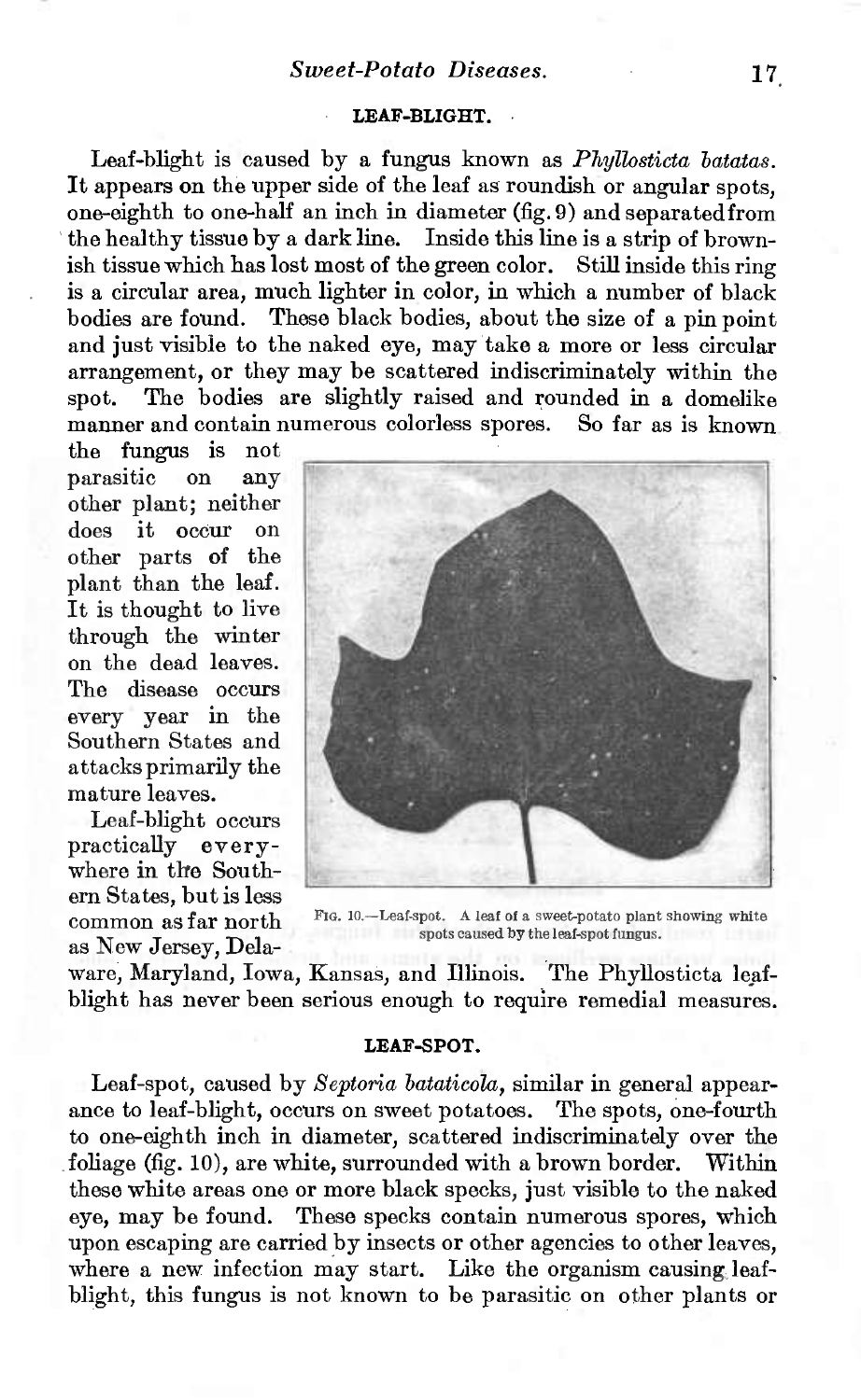other parts of the sweet potato. It probably winters over on the dead leaves in the field.

Leaf-spot is very widely distributed, having been collected in New Jersey, Delaware, Iowa, and other States where sweet potatoes are grown. This disease is nowhere serious cnough to require remedial This disease is nowhere serious cnough to require remedial measures.

### **WHITE-RUST (LEAF MOLD).**

The first symptom of white-rust is a loss of the green color in indefinite spots on the under side of the leaf (fig. 11). Later, these



FIG. 11.—White-rust. A leaf of a sweet-potato plant showing the white-rust fungus.

spots become brown and covered with a whitish, viscid growth, which is finally more or less powdery. This white powderymassismade up of numerousspores or reproductive bodies, which serve to start a new infection if they fall on another leaf and conditions are favorable, such as a high temperature and a relatively high humidity. Frequent rains and heavy dews are favorable to the spread of this disease. No great amount of

harm results from the attack of this fungus, though it may sometimes produce swellings on the stems and petioles and cause malformations of the leaves. White-rust is widely distributed and occurs on a number of other plants, among them the wild morning-glories. This disease has never been serious enough to require remedial measures.

White-rust is caused by a fungus known as *Albugo ipomoeaeparduranae.* It is more prevalent during wet seasons. It has been found in New Jersey, Iowa, Virginia, and Maryland, and probably occurs in many other States.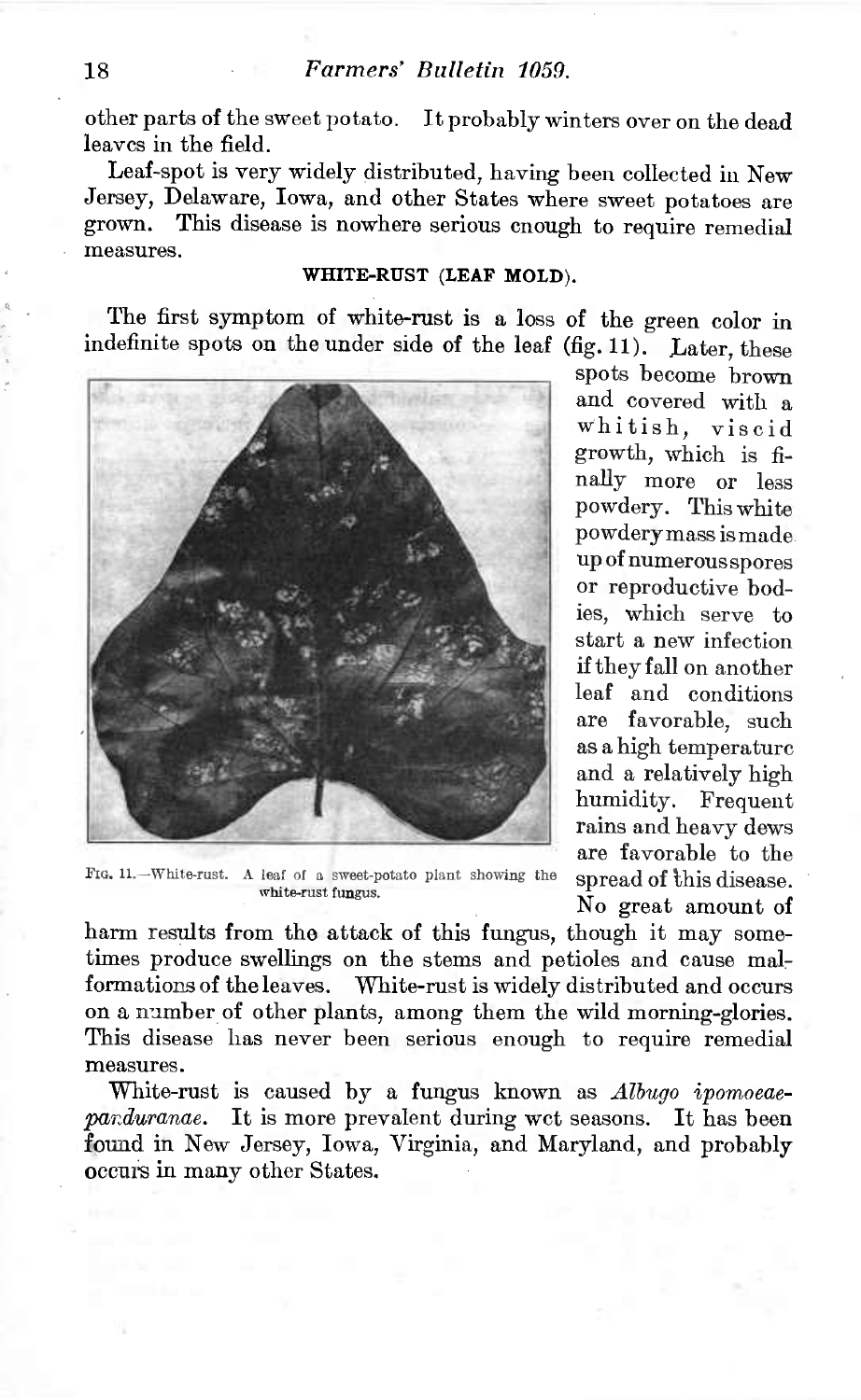# **STORAGE ROTS. SOFT-ROT.**

Soft-rot, due to a mold known as *Rhizopus nigricans*, is one of the most destructive diseases in the sweet-potato storage house. The decay begins at one end of the potato and grows rapidly, requir-

ing but a few days with high temperatures and a high relative humidity to destroy the entire potato. Usually softrot sets in soon after the potatoes are stored, and continues more or less throughout the storage period, depending largely upon the management of the house. The potatoes are firstrendered soft, watery, and stringy. After decay and following the escape of moisture, the potatoes gradually become firm, hard, and brittle. Such dry potatoes are frequently referred to by the farmer as being affected with a dry rot, though in reality it is a dried soft-rot. If the skin is broken while it is still soft, the organism which causes the rot forms a moldy growth on the sur-



Fio. 12.—Soft-rot. A sweet potato showing the moldy growth of the fungus causing soft-rot.

face (fig. 12). One soft-rot potato may communicate the disease to numerous potatoes lying close to it. The spores of the black mold produced on the surface may be carried by flies to other potatoes in the same house or may be communicated to them by handling. On these, new infections may take place if the temperatures are sufficiently high and an abundance of moisture is present.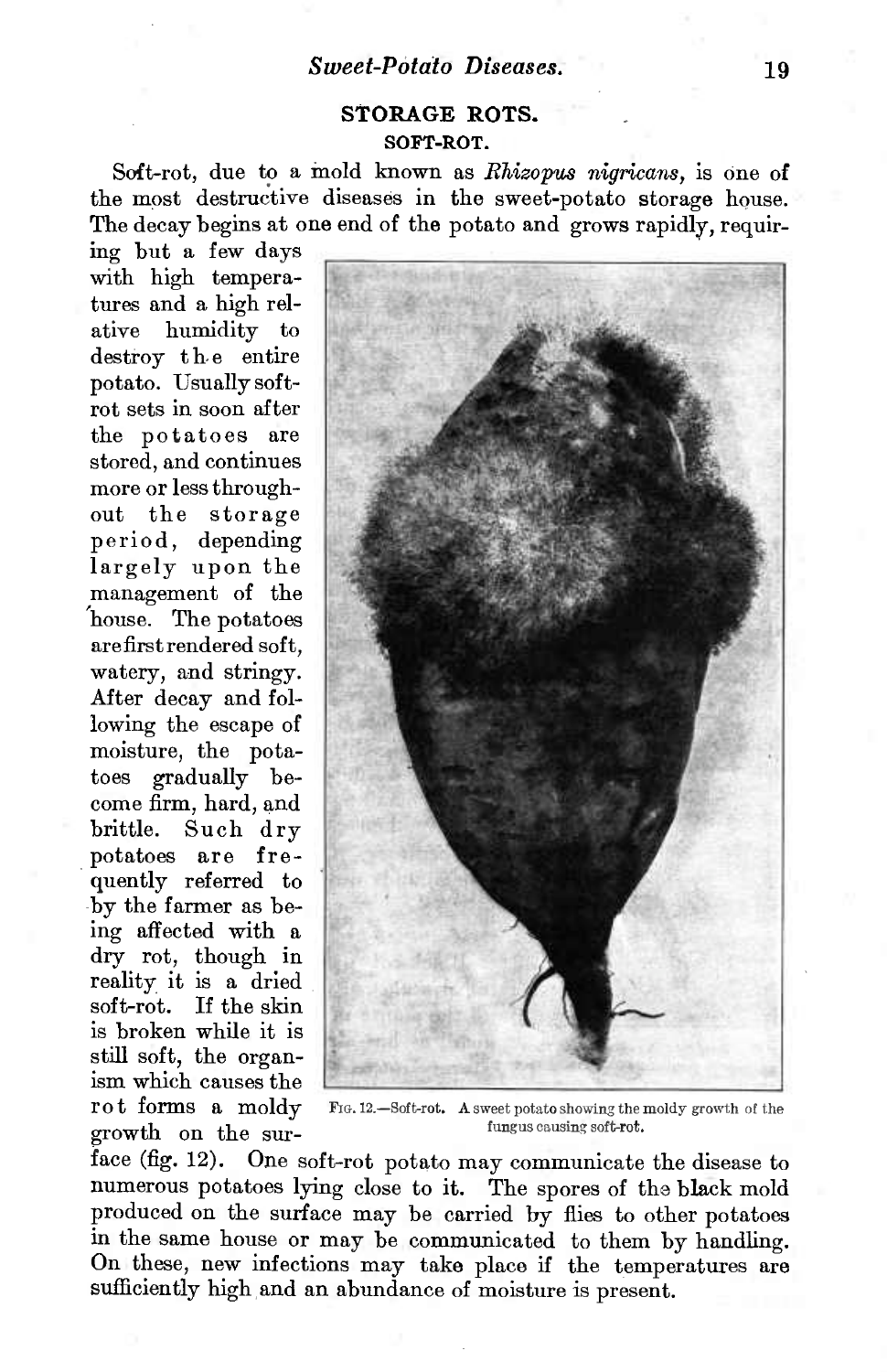# **20** *Farmers' Bulletin 1059.*

### **RING-ROT (COLLAR ROT).**

Ring-rot is caused by the same mold *(RMzopus nigricans)* as softrot. It differs from soft-rot in that the decay begins at a point between the two ends instead of at the ends. From the point of infection the decay forms a ring or collar around the potato, while at the same time it extends slowly toward the two ends. Under



Fio. 13.—Eing-rot. A sweet potato showing ring-rot, frequently found in storage houses.

conditions favorable to the mold the potato may be wholly destroyed. If, on the other hand, conditions unfavorable for its further development exist, such as a relatively low humidity and low temperatures, it may develop no further than to form around the potato a ring or collar (fig. 13), varying in width from <sup>1</sup> inch to 2 or 3 inches.

The losses sustained in storage from soft-rot and ring-rot amount to many hundreds of thousands of dollars annually. The fungus causing soft-rot is the common bread mold. It is found everywhere and will grow on almost any decaying vegetable matter. It is, therefore, impossible to exclude it from storage houses. It generally gains an entrance to the potato through wounds and bruises made by rough handling. In the presence of an abundance of moisture and high temperatures, the fungus growing in the wounds destroys the potato.

#### **BLACK-ROT.**

Black-rot (caused by *Sphaeronema fimbriatum),* although a serious disease of the plants in the hotbed and in the field, as has already been shown, is a storage rot as well. The loss throughout the country caused by it in storage

and in the field probably equals that of all the other diseases combined. When sweet potatoes are dug black-rot spots are comparatively rare, but it is likely that many potatoes are infected, the point of infection being so small as to be invisible to the naked eye. In the storage house, in' the presence of comparatively high temperatures and a relatively high humidity, these spots gradually enlarge, and at the end of a month or two they have formed conspicuous, somewhat round sunken spots on the surface of the potato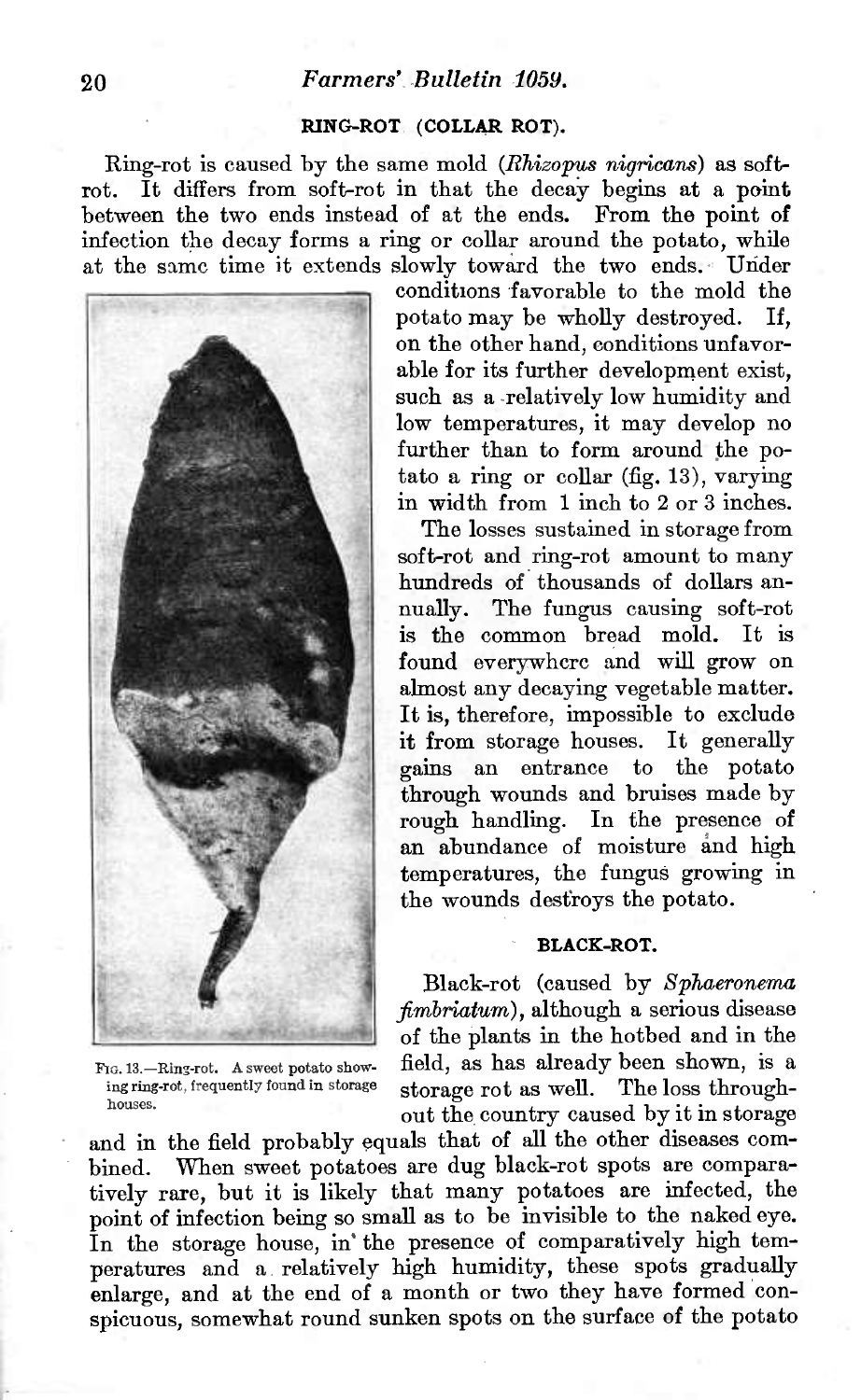(see fig. 3). Near the center of these spots are numerous flask-shaped fruiting bodies, from which exude myriads of small spores. These readily adhere to the bodies of insects and are carried to other potatoes, where infection takes place if sufficient moisture is present. The germs may also be scattered by workmen preparing potatoes for the market.

# **DRY-ROT.**

This is another form of rot which generally begins at the end of the potato, producing a firm brown rot. It grows slowly, the potato finally becoming dry, hard, and mummified (fig. 14). Small domelike or pimplelike protuberances just visible to the naked eye finally cover the entire surface. If the skin is scraped slightly, the tissue beneath presents a coal-black, carbonaceous appearance. Several weeks are required under normal conditions for this organism to destroy a potato completely.

Dry-rot is caused by a fungus (known as *Diaporthe batatatis).* In the little domelike protuberances (fig. 14) on the surface are to be found myriads of colorless spores which serve to reproduce the fungus. The dry-rot fungus grows on the stems and vines above ground under field conditions, and it is here probably that potatoes become infected. It has on many occasions been found on the stems of young plants in hotbeds.

Dry-rot is widely distributed throughout the country and is frequently met with, but it can in no sense be regarded as one of the more serious storage troubles.

### **JAVA BLACK-ROT.**

Java black-rot, so called because its discovery on potatoes grown from an importation from Java suggested that the disease might have been introduced from that country, is widely distributed in storage houses, but is more prevalent in the South.

The disease (caused by the fungus *Diplodia tubericóla)* is strictly a storage trouble. It slowly renders the potatoes dry, hard, brittle, coal black within, and difficult to break (fig. 15). It is reproduced by brown 2-celled spores borne in more or less flask-shaped receptacles beneath the surface. When the surface of the potato is broken, these spore bodies are set free. The spores are at first colorless and one celled. The Java black-rot begins usually at the end and grows very slowly, requiring under normal storage conditions from 4 to 8 weeks to destroy a potato completely.

### **CHARCOAL ROT.**

A rot of less economic importance occasionally found in the storage houses throughout the country likewise produces a black decay. This form of rot differs from others of a similar appearance by the production by the fungus of minute spherical resting bodies throughout the potato, rarely on the surface. These bodies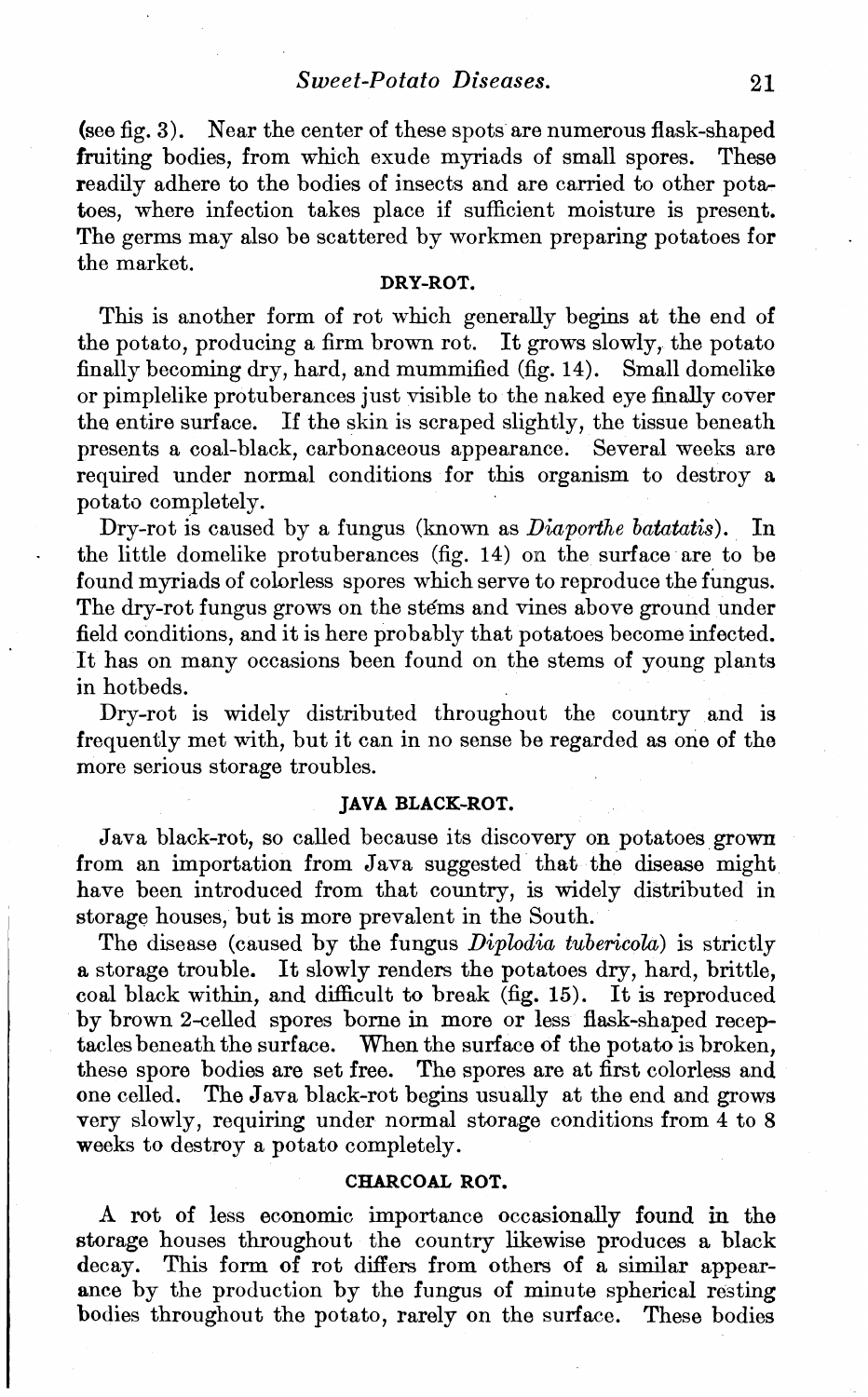are coal black and stand mostly separated from each other. If the surface of the potato be opened carefully, these bodies can be seen with the naked eye buried in the tissue. Some shrinking and drying of the potato follow an invasion of this fungus. The total loss to the crop that might be attributed to this disease is comparatively small. It is caused by the fungus *Sclerotium bataticola.*



FIG. 14.—Dry-rot. A sweet potato showing the characteristic appearance of dry-rot. On the surface are domelike protuberances containing myriads oí colorless spores which serve to reproduce the fungus.

FIG. 15.—Java black-rot. A sweet potato showing the dry, mummied condition produced by the fungus. Note the numerous pimplelike protuberances containing spores borne on the surface.

# CONTROL OF STORAGE ROTS.

The United States could and would produce many more sweet potatoes if they could be marketed at a fair profit. One of the chief barriers to the extension of the industry is the inability of the farmers to keep the potatoes in storage so that they can be placed on the market in the winter, when prices are good. As a result most of the potatoes in the South are consumed locally or placed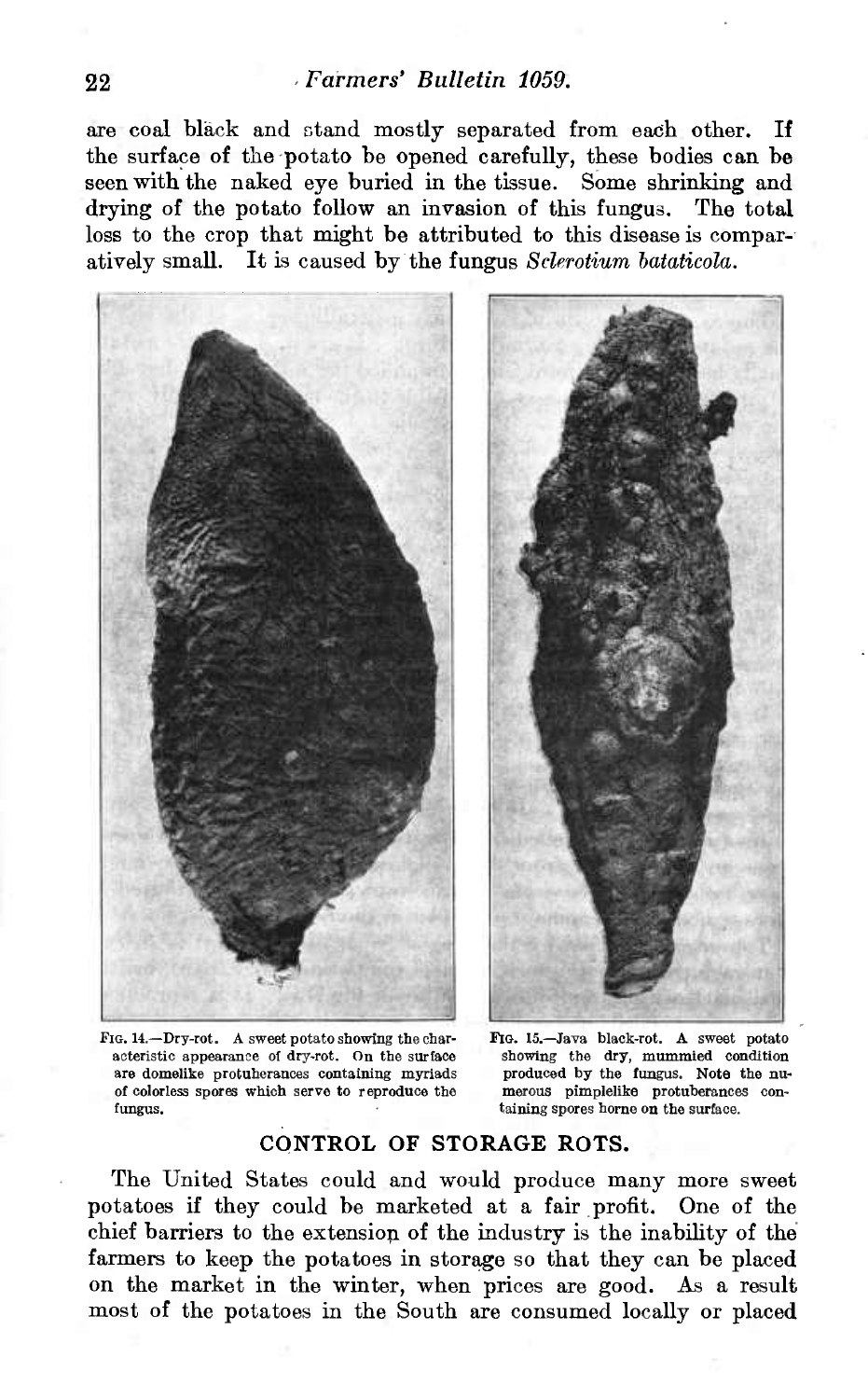on the market at digging time, when prices are low. Consequently few sweet potatoes go on the northern markets in the winter, and even in the South where they are grown they can not be obtained with any degree of certainty at that season of the year. It is believed that if storage methods and principles were better understood, more potatoes would be available for winter use and disposed of at a good price.

The success of the industry, however, does not depend on successful storage methods alone. There are several serious field diseases of the sweet potato, the best known of which are black-rot, stem-rot, and foot-rot. The storage of black-rot potatoes must necessarily result in heavy loss, since the disease spreads rapidly throughout the bins. Stem-rot, on the other hand, does not produce any marked decay in storage, but it may open the way for storage-rot organisms to enter the potato. It therefore becomes imperative that the elimination of the field diseases must supplement a wellregulated system of storage.

Great care should be exercised in handling sweet potatoes not to bruise them any more than necessary. The bruises made by rough handling open the way for storage-rot organisms to enter. A farmer would never think of handling apples, oranges, or any of the fruits in the way that sweet potatoes are handled, yet a barrel of good sweet potatoes often will bring as much On the market as a barrel of good apples, and frequently more, and sweet potatoes bruise even more readily than apples.

# It is likely that if sweet potatoes were handled with the same care and intelligence as apples, little difficulty would be experienced in keeping them in storage.

After the potatoes are well dried in the field they should be carefully laid in an open crate holding about a bushel and hauled to the storage house. They should not be poured out of this crate into a bin, but stored in the crate itself. The use of crates permits the free circulation of air among the potatoes, a condition which can not be obtained if they are piled in a bin. The crate has an added advantage in that by its use as many potatoes can be taken out for the market during the winter as are desired without disturbing the remainder. Sweet potatoes will not stand frequent handling, and for that reason it is unwise to disturb a pile or bin unless they are all marketed at the same time. The use of crates would eliminate this danger.

### **DIGGING AND HANDLING.**

Potatoes intended for storage should be dug as late in the fall as is consistent with weather conditions. This is usually just preceding frost. Frozen potatoes will not keep well, and it is likely that a heavy frost will injure them to some extent. It is advisable, too.